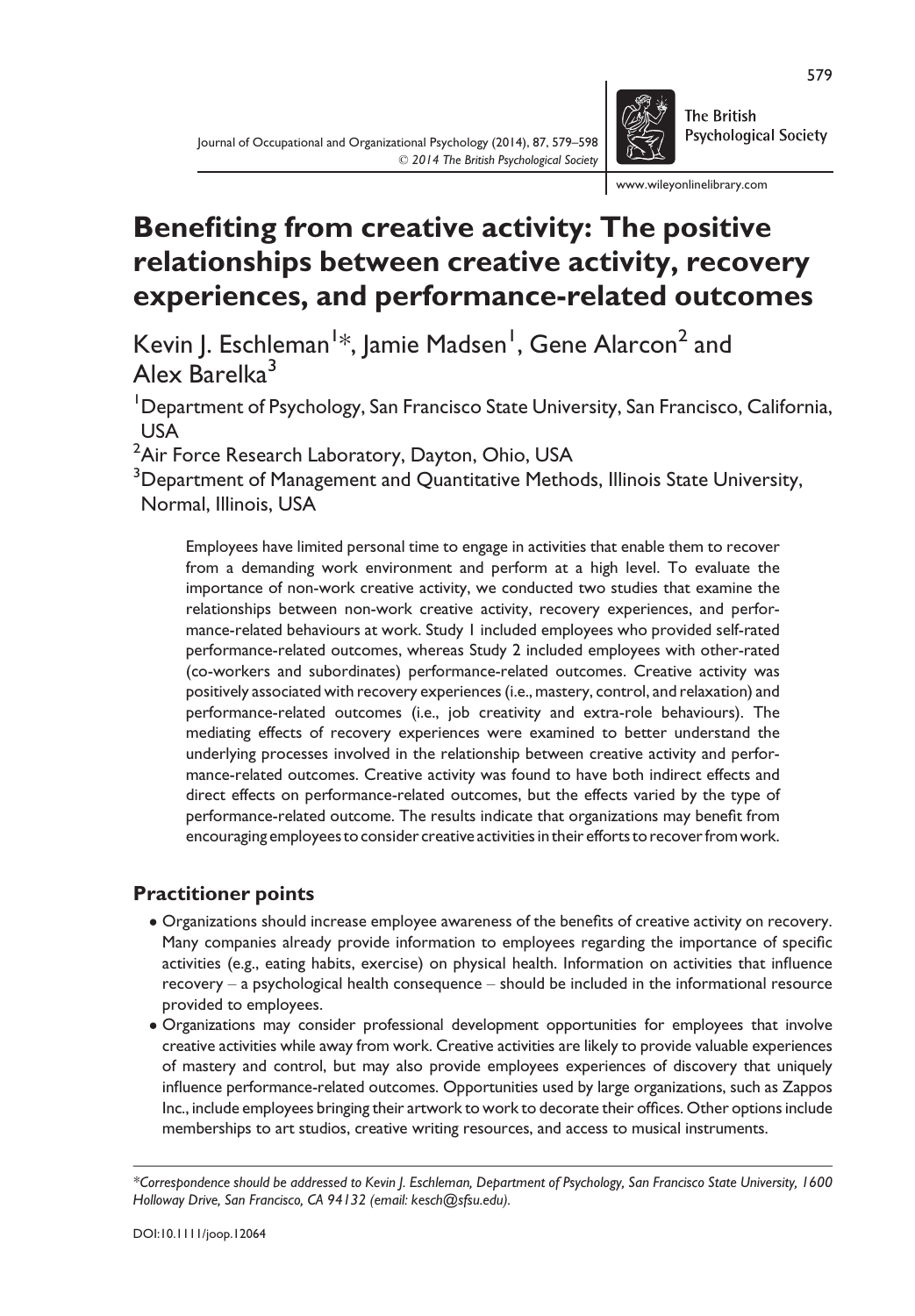Most employees would likely agree that they highly value their personal time because of the opportunity to engage in activities that rebuild resources lost while working. To achieve a state of recovery or recovery experiences, employees engage in (or avoid) an array of activities (Sonnentag, 2003), such as playing sports, cooking, watching television, and engaging socially with others (Sonnentag  $\&$  Zijlstra, 2006). There is increasing empirical evidence that recovery experiences from activities during one's personal time result in lower perceived job stressors and strain (Etzion, Eden, & Lapidot, 1998; Sonnentag & Fritz, 2007; Sonnentag, Kuttler, & Fritz, 2010), greater life satisfaction (Lounsbury & Hoopes, 1986), and improved job performance-related outcomes (Binnewies, Sonnentag, & Mojza, 2010; Fritz & Sonnentag, 2005; Fritz, Yankelevich, Zarubin, & Barger, 2010).

Although organizational researchers have explored many non-work activities associated with recovery experiences, no research has directly explored the effects of creative activity while away from work. The dearth of organizational research on the relationship between creative activities and employee recovery experiences is surprising because creative activity has often been believed by clinical and counselling psychologists to play a role in recovery from mental health issues, enrich one's life, increase personal well-being, and improve performance in other life domains (Baer, 2012; Griffiths & Corr, 2007; Ivcevic, 2007; Müllersdorf & Ivarsson, 2012; Richards, 1990). Personality theorists, such as Carl Rogers, have also expressed creativity as being an essential element to optimal human functioning (Rogers, 1963).

A better understanding of the importance of non-work creative activities on employee recovery experiences and performance-related behaviours will enable organizations to increase employee awareness of activities that are likely to facilitate effective recovery from work. Greater awareness of beneficial activities is essential because people are unable to spend all of their personal time on activities that have a recovery effect (Sonnentag, 2001). The current study builds off of the resources often associated with creativity to empirically examine how creative activities fit within the recovery experience model (Sonnentag & Fritz, 2007) that has recently dominated organizational research. Specifically, we examine the mediating effects of recovery experiences on the relationship between creative activity and performance-related outcomes.

## Theoretical models

Conservation of resources theory (COR; Hobfoll, 1989), effort-recovery model (Meijman & Mulder, 1998), and theory of dynamic performance (Beal, Weiss, Barros, & MacDermid, 2005) are complementary theories that describe the importance of leisure activities on an employee's recovery from work and capability of expending effort towards work. COR (Hobfoll, 1989) is based on the assumption that people strive to obtain, retain, and protect their resources. In the context of the work environment, COR implies that the demands of the work environment threaten individual resources. In turn, individuals will strive to restore and protect their resources by investing resources into activities while away from work. The effort-recovery model (Meijman & Mulder, 1998) describes the behavioural, psychological, and physiological response to expending effort towards one's work. Overcoming work demands to accomplish tasks and be a high-contributing employee requires the use of valuable mental and physical resources, which result in resource depletion and a need for recovery (Sluiter, van der Beek, & Frings-Dresen, 1999). Recovery from work occurs when work demands are removed and the person can engage in activities that are very low in cognitive demands and allows the person to return to their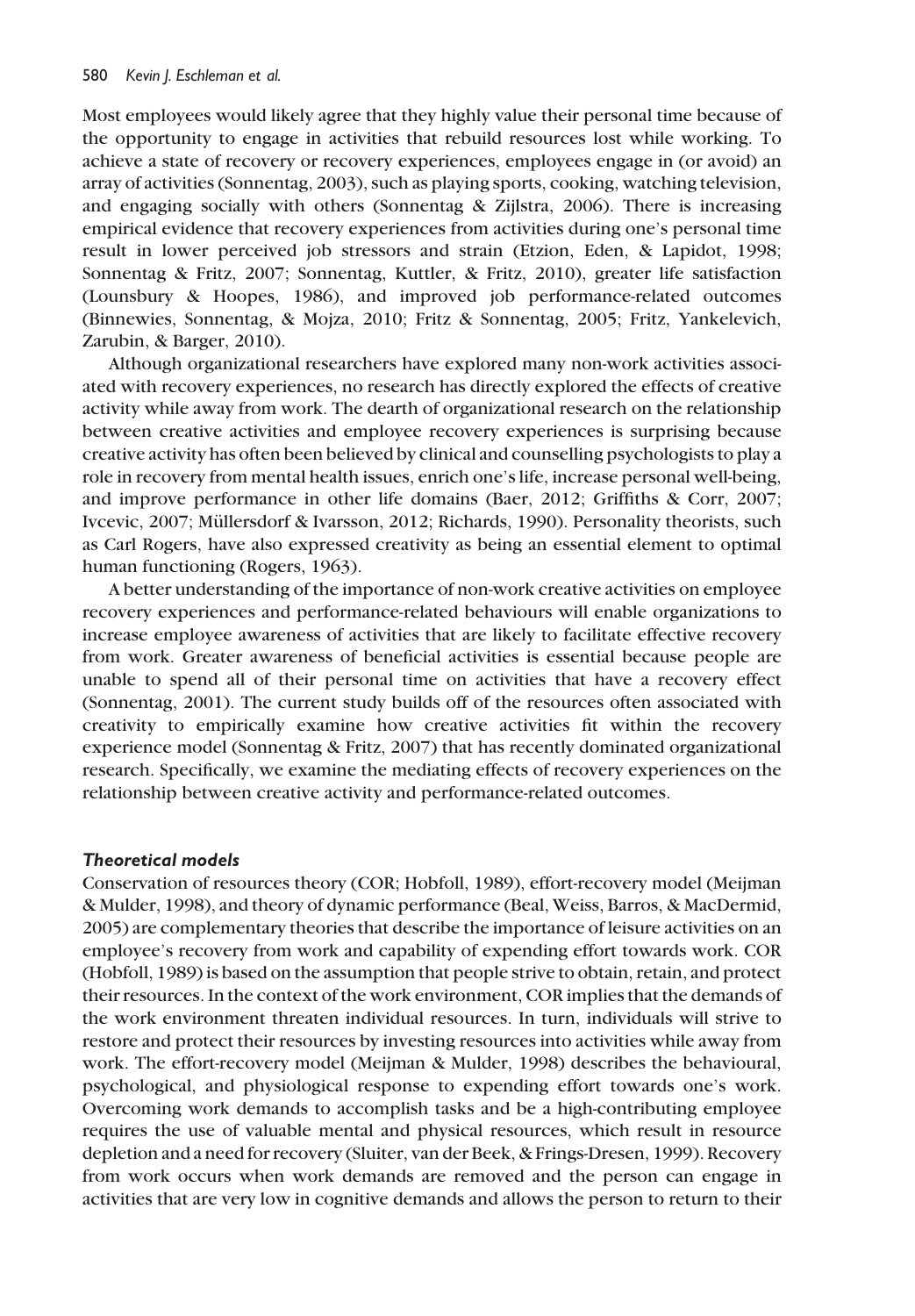baseline level of functioning. Similarly, the theory of dynamic performance (Beal et al., 2005) suggests that job performance depends upon whether the employee can allocate a maximum amount of resources to a task. To effectively regulate the allocation of resources during work, it is crucial for employees to restore and preserve resources during their off time.

Each of the models emphasizes the importance that leisure activities do not further deplete the resources necessary to complete one's job successfully. Rather, the resources expended to engage in leisure activities should either restore the resources lost during work or protect against further resource loss while an employee is not working. In sum, a leisure activity can positively affect performance-related behaviours at work if the leisure activity provides resources that are pertinent to resources necessary to complete the work behaviour. To understand the potential importance of creative activity on performance-related outcomes, it is necessary to identify the resources creative activity provides.

#### Creative activity and recovery experiences

Creative activity while away from work may be a leisure activity that provides employees essential resources to perform at a high level. Creativity has been debated either to be a process that involves the exploration of new cognitive pathways and connection of previously unrelated thoughts (Koestler, 1964) or as a product that is novel, appropriate, and surprising (Bruner, 1962). Regardless of the definition used, creativity can be diffused in a variety of daily activities, such as doing crafts, decorating a living environment, solving everyday problems, using humour, and structuring leisure time activities (Murdock & Ganim, 1993; Runco & Bahleda, 1986; Torrance, 1988). Creative activities are not limited to common conceptualizations of art, such as painting or music (Ivcevic, 2007). Because many activities have the potential for being creative for the actor, this study examines creative activities while away from work broadly (e.g., I engage in creative activity) without specific reference to a medium or type of creative act.

The notion that creative activity provides important resources to a person that can spill over into other life domains has received considerable attention by social and personality psychologists (Baer, 2012; Ivcevic, 2007; Kaufman & Baer, 2005; Mayer, 1999). Creative activity within a single domain is believed to provide resources that enrich one's life, increase personal well-being, and improve performance in other life domains (Baer, 2012; Ivcevic, 2007; Richards, 1990). Organizational researchers have recognized the importance of creative activity on recovery from work by including creative activity when assessing leisure activities in some cases. However, either the creative activity measure was not included in the analyses (Sonnentag, 2001) or creative activity was only one of several different activities within a scale assessing a broad range of leisure activities (Winwood, Bakker, &Winefield, 2007). Unfortunately, these efforts do not shed light onto specific benefits of creative activities on recovery experiences and the spillover to the work environment.

To evaluate recovery from work and resource acquisition, organizational researchers most often rely on assessing resource-laden experiences. Recovery experiences most commonly include mastery, control, detachment, and relaxation (Sonnentag & Fritz, 2007). Mastery (e.g., taking a class) is a recovery experience that is characterized by non-work activities that distract from the job and provide experiences of being challenged and the opportunity to learn new skills (Sonnentag & Fritz, 2007). Mastery experiences are likely to result in recovery because they may lead to the acquisition of several internal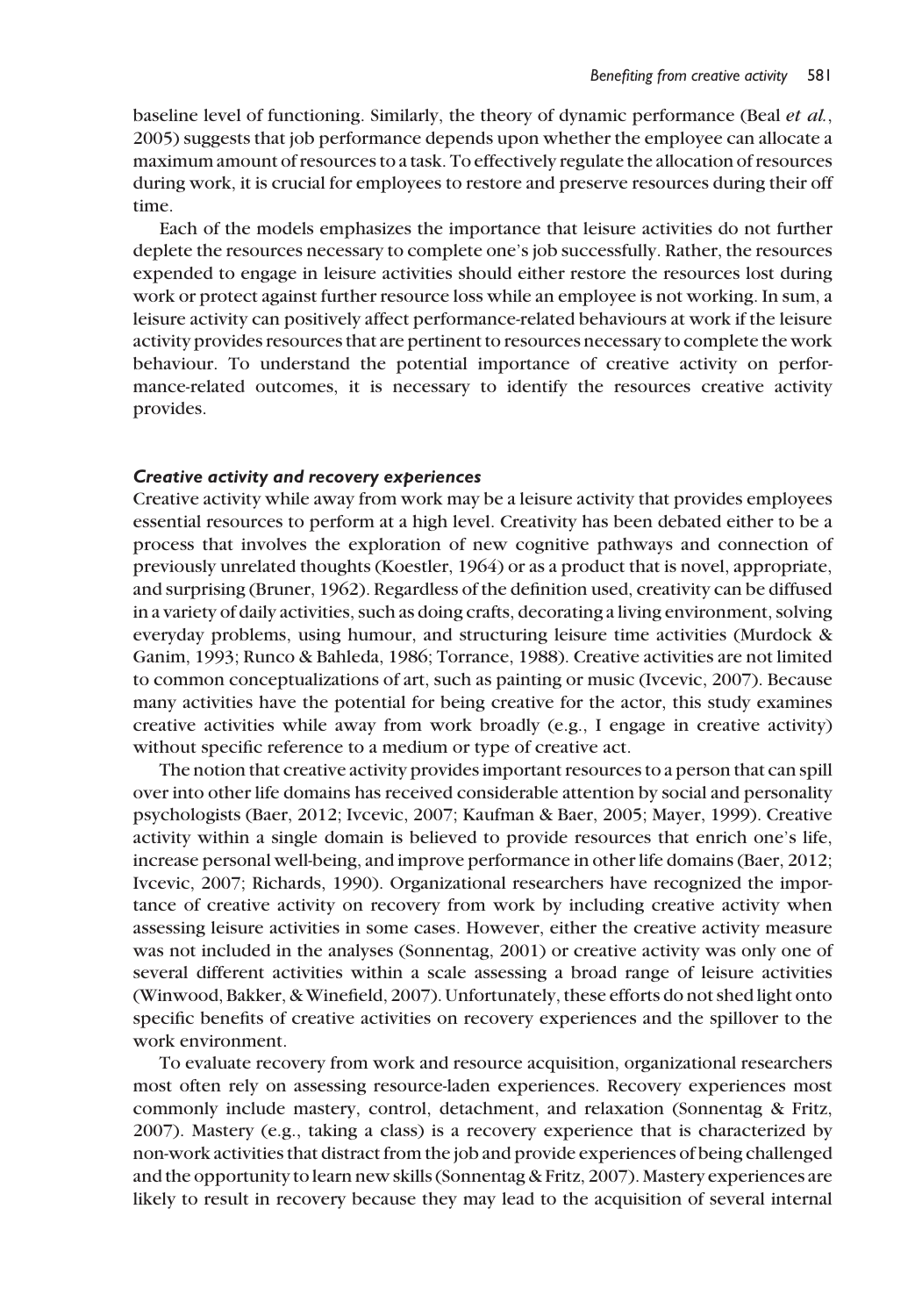resources such as skills, competencies, and self-efficacy (Hobfoll, 1989), as well as foster positive mood (Parkinson & Totterdell, 1999). Creative activity involves the use and development of domain-specific knowledge, skills, and abilities (Amabile, 1983), which is similar to a mastery experience. Writing poetry, for example, likely results in the development of one's lexicon or improvement of one's ability to articulate thoughts. Thus, both creative activity and mastery experiences likely provide valuable resources such as skills, abilities, and competency beliefs that may spill over into the workplace.

Control is characterized by a person's ability to choose an activity during leisure time (Sonnentag & Fritz, 2007). Experience of control during leisure time provides important resources of self-efficacy and feelings of competence. Experiences of controllability occur when people believe that they can influence outcomes (Byron, Khazanchi, & Nazarian, 2010). Because creative activity is often characterized by producing a unique outcome (Amabile, 1983), creative activity is likely to result in greater perceived control over outcomes. It is important to note that control is also believed to be a prerequisite to creative activity – providing a bidirectional relationship. Specifically, creative activity requires a sense of freedom from external constraints (Einstein, 1949). Thus, both creative activity and control experiences are likely to provide valuable resources such as competency beliefs.

Detachment from work is the process that allows an employee to mentally disengage his/herself from work (Sonnentag & Fritz, 2007). In other words, detachment is an employee's sense of being away from the work environment (Etzion et al., 1998). For example, an employee who is inundated and pre-occupied with work emails and job activities while they are engaging in social activities is unlikely to be detached. Whereas mastery and control provide resources to an employee, detachment experiences may be best described as protecting the employee from additional resource loss. Creative activity involves becoming absorbed within the activity (Golann, 1963), which may enable a person to forget about other life domains that are irrelevant to the act, such as the work environment. Thus, creative activity and detachment may enable an employee to protect from further resource loss due to the work environment.

Relaxation is characterized by a state of low activation and increased positive affect (Stone, Kennedy-Moore, & Neale, 1995). Activities that may facilitate relaxation include walks through a beautiful area (Hartig, Evans, Jamner, Davis, & Garling, 2003), listening to music (Pelletier, 2004), or meditation (Grossman, Niemann, Schmidt, & Walach, 2004). Creative activity is believed to have a bidirectional relationship with positive affect (Frederickson, 2001). That is, using an alternative method to complete a task can result in positive affect (e.g., joy); positive affect can also enable a person to think more broadly and consider creative opportunities. Creative activity may also involve a cathartic release of intense negative emotions (Akinola & Mendes, 2008; Talerico, 1986). Although intense negative emotions are experienced during the creative activity, the cathartic release provides a positive affective state after the creative activity is completed. Thus, creative activity and relaxation are likely to provide valuable resources such as positive affect.

Although we expect positive relationships between creative activities and the four recovery experiences, it is important to note that direction of causality is inconclusive. Theoretical models on recovery experiences often describe leisure activities as a causal source to the underlying recovery experience, which in turn spills over into the work environment (Sonnentag, 2003; Sonnentag & Zijlstra, 2006). However, we recognize that recovery experiences and resources are needed to engage in creative activity. COR (Hobfoll, 1989) describes how people with greater amounts of resources are more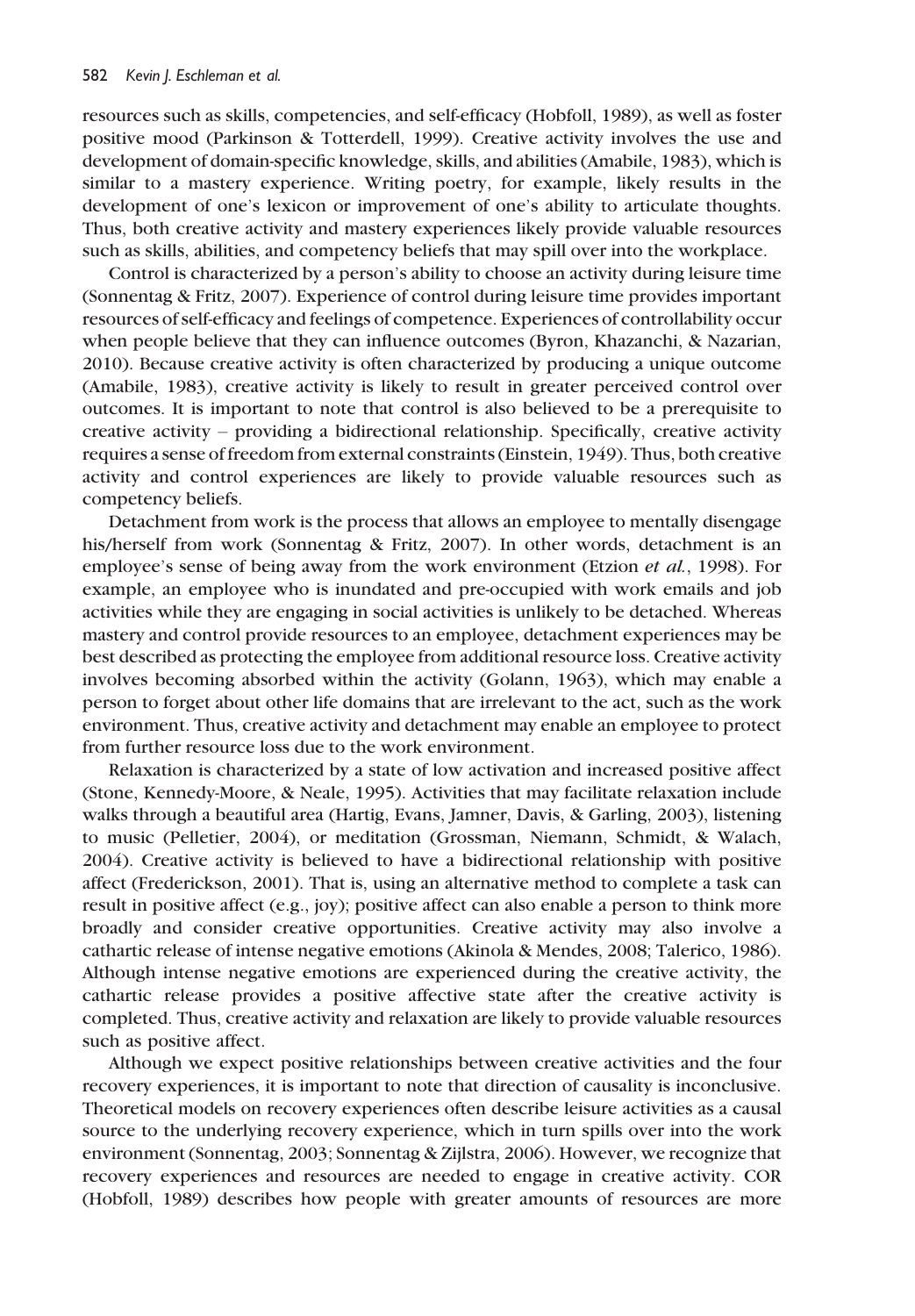capable of acquiring additional resources and protecting from future resource loss. This process, which is described as a positive resource spiral, implies a bidirectional relationship between actions and resources. This study does not incorporate a longitudinal design to evaluate bidirectional relationships; we rely on prior theoretical models to describe a causal direction of leisure activities affecting recovery resources. In sum, we hypothesize that creative activity will be positively associated with mastery, control, detachment, and relaxation experiences because of the shared resources acquired or the protection of further resource loss.

Hypothesis 1: Creative activity will be positively associated with mastery, control, detachment, and relaxation experiences.

#### Creative activity and performance-related outcomes

Creative activity is likely to be associated with performance-related outcomes in part due to the expected relationship with recovery experiences. That is, we believe that creative activity provides recovery experiences (see Hypothesis 1) that can be subsequently transferred to performance-related behaviours in the workplace. As noted in COR, effort-recovery model, and the theory of dynamic performance, employees engage in activities that help them acquire and protect resources, which in turn help them put effort towards tasks in a demanding work environment. Creative activities in a specific life domain (e.g., non-work) are likely to spill over into behaviours in other life domains (Ivcevic, 2007). The positive spillover is believed to occur when the resources (e.g., skills) acquired from a creative activity in one domain are also relevant to the other life domain. Indeed, daily creative activity is believed to be used by people to help solve problems a person is experiencing in other aspects of life (Richards, 1990). In other words, employees may engage in creative activity in an effort to cope with the job. If we presume that creative activity leads to the acquisition or protection of resources (Hypothesis 1), it is necessary to establish that recovery experiences will affect performance-related outcomes.

Several performance-related outcomes have been empirically examined in relation to recovery experiences, such as performing duties prescribed in one's job description (task performance), effort expenditure towards tasks (Fritz & Sonnentag, 2006), proactive behaviour (Fritz et al., 2010), active learning, job creativity (de Jonge, Spoor, Sonnentag, Dormann, & van den Tooren, 2012), and performing duties not prescribed in one's job description (extra-role performance; Binnewies et al., 2010). In general, recovery experiences are positively associated with performance-related outcomes, but the effects vary between studies. Inconsistent relationships are commonly found with task performance; relationships vary between non-significant (Binnewies et al., 2010; Sanz-Vergel, Demerouti, Bakker, & Moreno-Jiménez, 2011), significant positive correlations (Shimazu, Sonnentag, Kubota, & Kawakami, 2012), and a curvilinear relationship (Fritz et al., 2010).

Recovery experiences are likely to have more consistent relationships with performance-related outcomes that are more volitional. Employees commit resources to performance behaviours most valued by an organization (Mangos, Steele-Johnson, LaHuis, & White, 2007), which is likely task performance. As a result, effective recovery experiences are likely to determine whether an employee has a surplus of resources to commit to less valued behaviours. Job performance is a multidimensional construct that includes both task performance and volitional behaviours such as organizational citizenship behaviours (OCB) and job creativity (Campbell, 1990). OCB (Lee & Allen,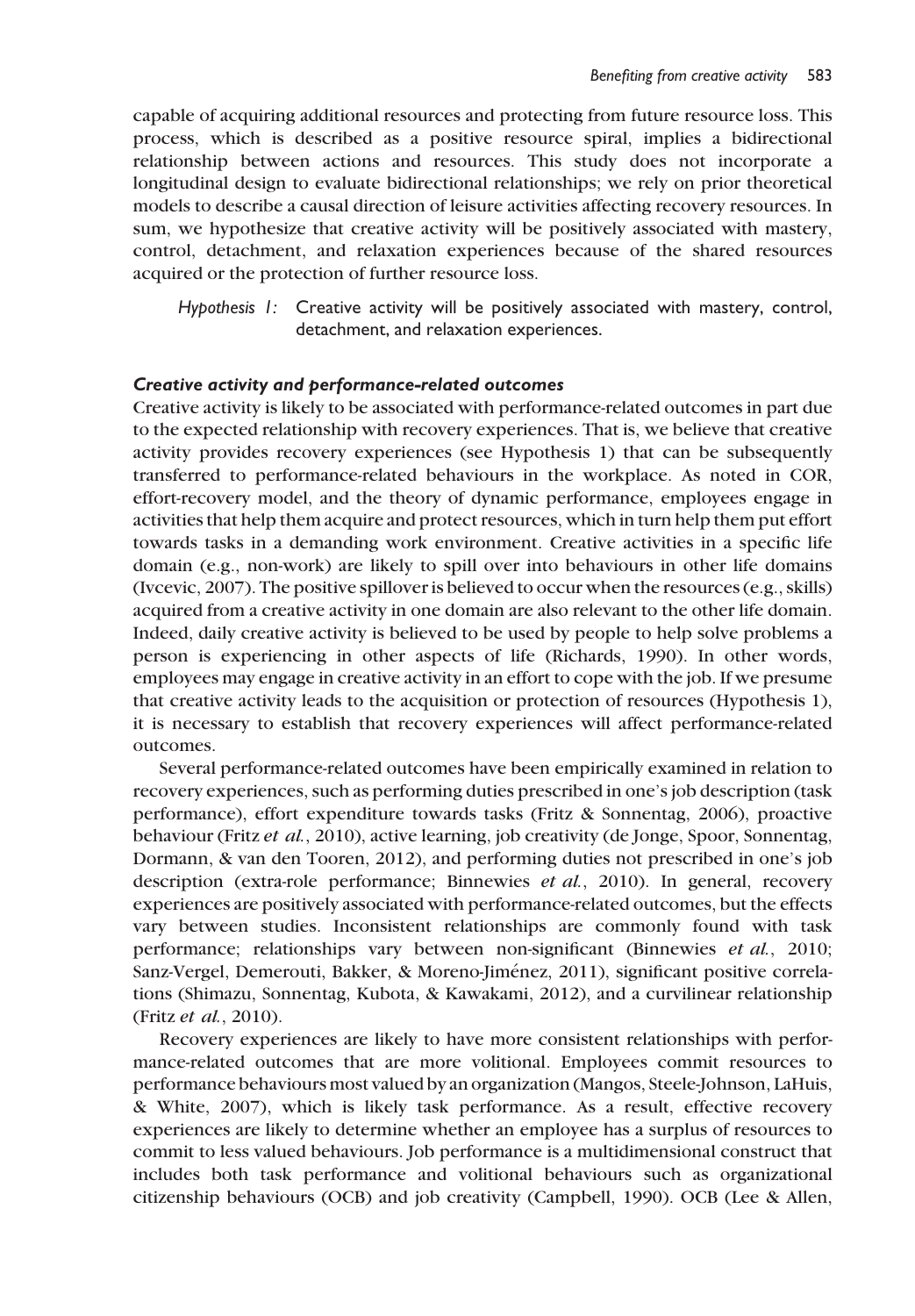2002) are the extra-role behaviours; employees engage in that are not explicitly part of their job description, which include praising the organization, helping co-workers with tasks or problems, and building and preserving interpersonal relationships (Podsakoff, MacKenzie, Paine, & Bachrach, 2000; Van Dyne & LePine, 1998). Job creativity is the act of taking risks and thinking of alternative solutions to work problems (Zhou & George, 2001).

Recovery experiences are significantly related to OCB and taking initiative (Binnewies et al., 2010). Similarly, recovery experiences are associated with effort expenditure 2 weeks after vacation (Fritz & Sonnentag, 2006). There is less research directly examining the relationship between recovery experiences and job creativity. No relationship is found between detachment and job creativity (de Jonge et al., 2012), but other recovery experiences were not assessed. The generally positive relationship between recovery experiences and performance-related outcomes leads us to expect that creative activity will be positively associated with performance-related outcomes through the mediating processes of recovery experiences.

Creative activity may also have a direct effect on performance-related outcomes because of the acquisition and protection of resources not captured within the current recovery experience model. Creative activity is likely to result in a discovery experience, which can result in resource gain and protection from further resource loss. Creative activity involves a change in perspective through the act of discovery (Amabile, 1983; Csikszentmihalyi, 1997). Similarly, creative activity may lead to the experience of increased intrinsic motivation (Csikszentmihalyi, 1997), which is the enjoyment of an activity because of an opportunity to explore and actualize a person's potential (Ryan & Deci, 2000). The experience of discovery and intrinsic motivation is not fully captured within the recovery experience model despite self-enhancement and growth being recognized as a resource within COR (Hobfoll, 1989). That is, discovery and intrinsic motivation may lead to personal resources (e.g., self-esteem, self-efficacy) and protect from future resource loss by changing one's perception of future tasks. A greater sense of control can be associated with a change in perspective (Lazarus & Folkman, 1984), but the perceptual shift will not necessarily involve the act of discovery that is at the core of creativity. A similar argument can be made for mastery, which does not necessarily involve the act of discovery.

Job creativity and OCB are likely to require resources associated with discovery experiences and intrinsic motivation. Job creativity requires a willingness to behave differently from one's behavioural script and identifying new ways to complete tasks (Zhou & George, 2001). Engaging in OCB is also linked to intrinsic motivation. For example, employees were more willing to act on a desire to help others when they were high in intrinsic motivation (Grant, 2008). Because creative activity is likely to lead to unique resource acquisition and protection through discovery experiences, we expect creative activity to be positively associated with performance-related outcomes and the relationship will be partially mediated by recovery experiences.

| Hypothesis 2: Creative activity will be positively associated with performance-related |
|----------------------------------------------------------------------------------------|
| outcomes (i.e., job creativity, OCB).                                                  |

Hypothesis 3: The relationship between creative activity and performance-related outcomes (i.e., job creativity, OCB) will be partially mediated by recovery experiences.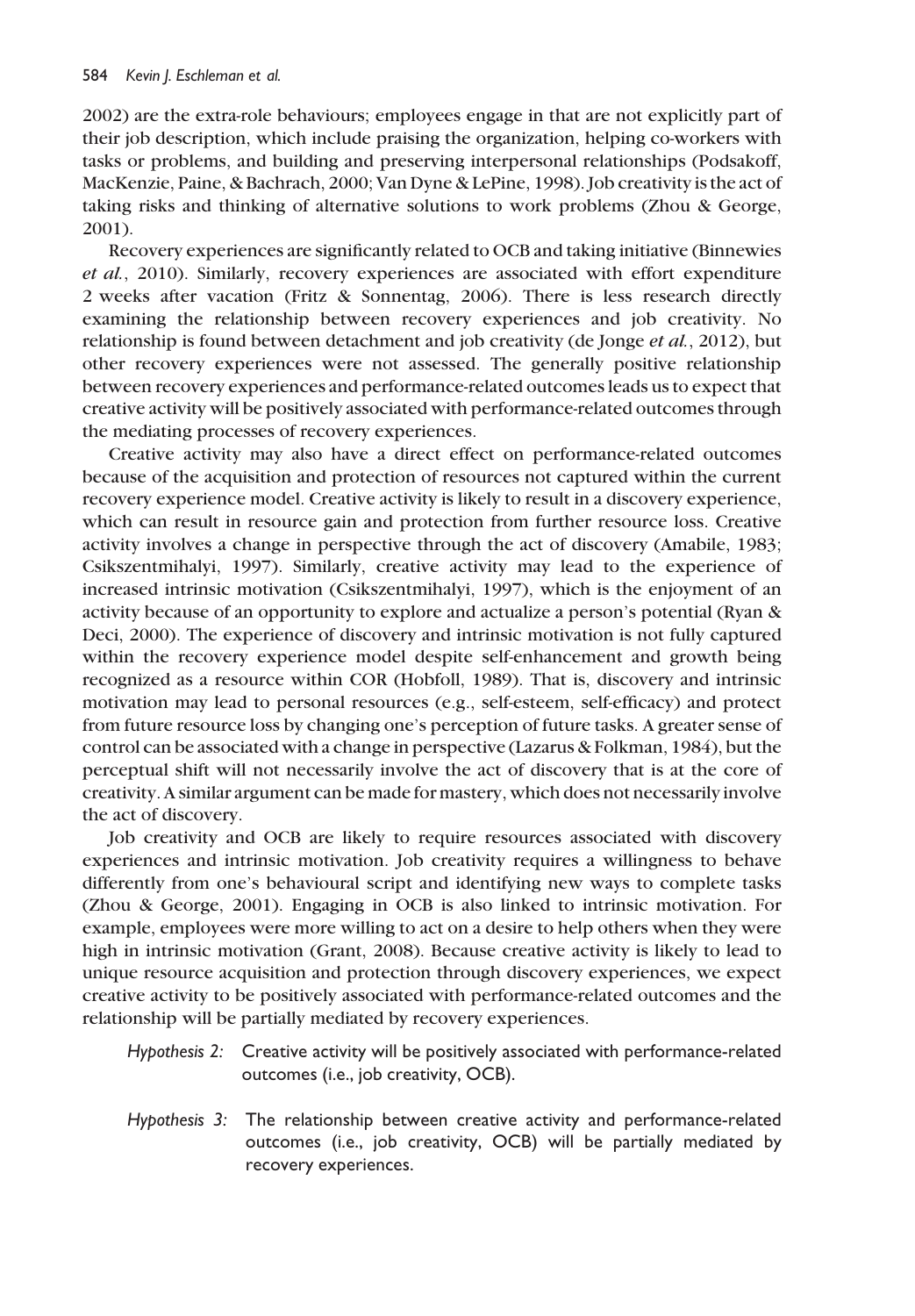## Method

#### Sample and procedure

## Study 1

Participants were recruited using the StudyResponse Project (The StudyResponse Project, n.d.). The StudyResponse Project database consists of over 80,000 people who are willing to be participants in online questionnaire-based research and has been used to recruit participants in several published studies (Bowling & Eschleman, 2010; Judge, Ilies, & Scott, 2006; Piccolo & Colquitt, 2006). In this study, participants were compensated with 10 dollars in gift cards to an online store. Data were collected in two waves separated by approximately 1 month. Creative activity, recovery experiences, and openness to experience were assessed in Wave 1, whereas performance-related outcomes were assessed in Wave 2. A total of 83% of the people  $(N = 341)$  to whom the survey was originally sent responded and provided useable data for both waves. Participants held a wide variety of occupations within the United States (e.g., 30% managerial, 10% education, 8% accounting, 6% administration support), worked an average of 40 hr per week, had an average job tenure of 10 years, and were an average of 37 years old, and 50% were women.

## Study 2

Study 2 was conducted to replicate the findings of Study 1 using subordinate and co-worker ratings of performance-related outcomes in an applied setting. We obtained data of 92 active duty captains from the United States Air Force who were required to participate in an incentivized 6-week leadership development programme. All Air Force captains are required to participate in the leadership development programme prior to their promotion as part of their career progression. Captains complete a survey prior to entering the programme, which includes demographic information. The researchers included an assessment of creative activity and recovery experiences within this survey with the note that the information would not be used as part of their evaluation within the programme. Performance assessments of the captains were also obtained for programme evaluation purposes. To evaluate performance, the training programme contacted randomly selected subordinates and co-workers of the participating captains via email and ensured participants that the performance evaluations would remain confidential and only reported in an aggregate feedback format to the captain being rated. The specific job responsibilities of an Air Force captain varied because of organizational placement. However, top-performing captains in all placements are expected to acquire skills in creative performance and OCB, as these skills are important for their rise in rank to major. In addition, because Air Force officers generally change positions and roles every 2 years, captains are expected to be highly adaptable and to solve problems they have not previously encountered. Thus, feedback on the performance criteria assessed in Study 2 is highly valued by participating captains. The sample was 73% men and an average age of 31 years. All participants had a bachelor's degree, and 88% had some form of graduate school experience.

## **Measures**

#### Recovery experiences

Participants in both Study 1 and Study 2 rated how often they had several recovery experiences during their personal time over the past 30 days. The response options were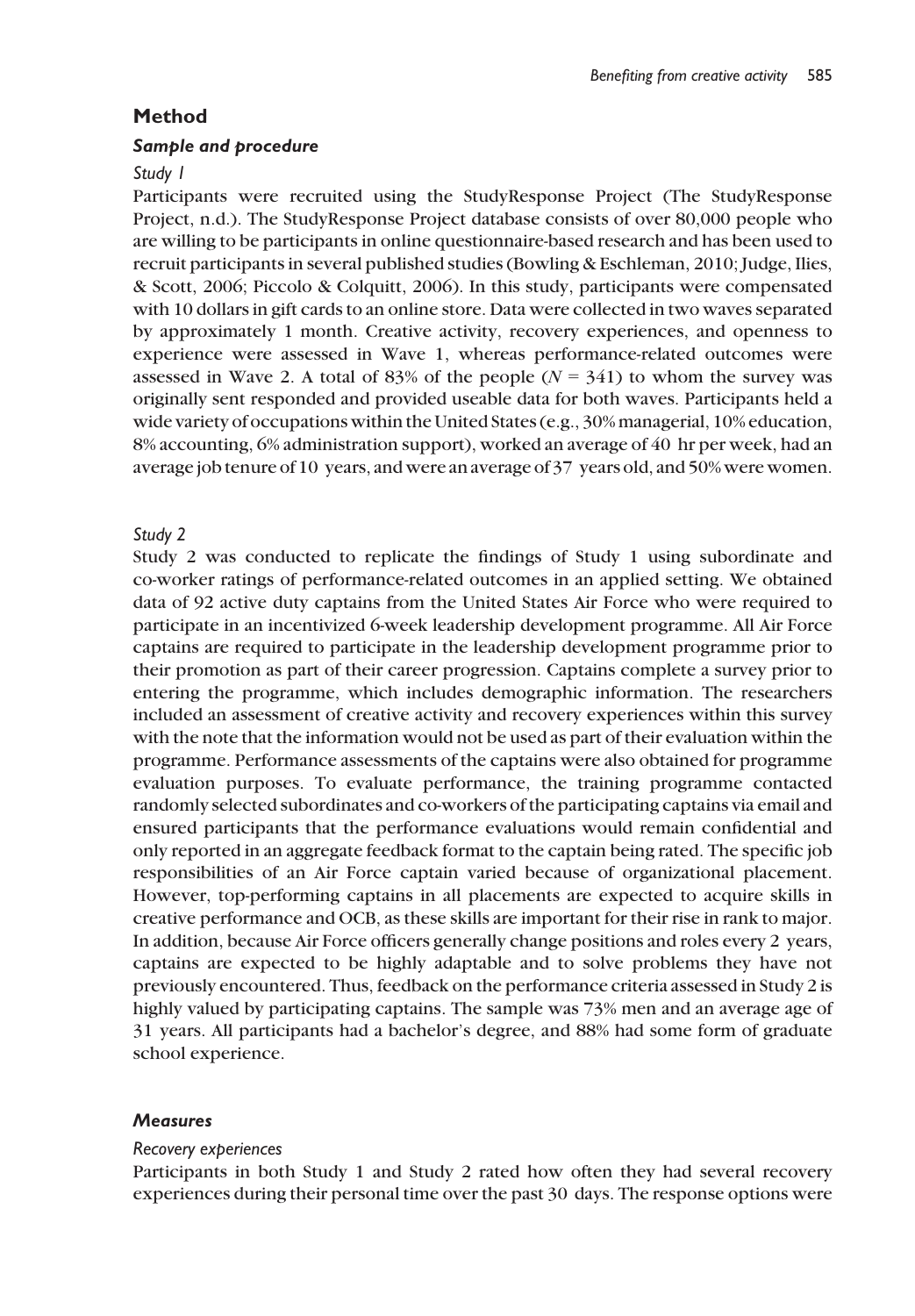on a 5-point scale and ranged from (1) 'rarely' to (5) 'very often'. Mastery (e.g., 'I learned new things'), control (e.g., 'I decided my own schedule'), detachment (e.g., 'I forgot about work'), and relaxation (e.g., 'I kicked back and relaxed') were each assessed with four items from the Recovery Experiences Questionnaire (Sonnentag & Fritz, 2007). The alpha reliabilities for recovery experiences ranged from .90 to .95 and .87 to .96 for Study 1 and Study 2, respectively.

## Creative activity

We piloted nine items amongst 250 people working at least 20 hr per week to develop the creative activity measure. Three items were selected that showed adequate psychometric properties and face validity. Participants in both Study 1 and Study 2 rated how often they had engaged in creative activity during their personal time over the past 30 days. Response options were on a 5-point scale and ranged from (1) 'rarely' to (5) 'very often'. The three items for non-work creative activity were the following: 'I took part in creative tasks', 'I used the time to explore my creative side', and 'I expressed myself creatively'. The alpha reliabilities for creative activity were .94 and .88 in Study 1 and Study 2, respectively.

## Performance-related outcomes

For both Study 1 and Study 2, performance-related outcomes were examined using assessments of job creativity and OCB. Study 1 included self-ratings of performance-related outcomes. Study 2 included ratings from subordinates ( $n = 49$ ) and co-workers ( $n = 43$ ). Participants rated how often they (Study 1) or their supervisor/ co-worker (Study 2) engaged in the behaviours at work over the past 30 days. Response options were on a 5-point scale and ranged from (1) 'rarely' to (5) 'very often'. Measures of job creativity (Zhou & George, 2001), OCB directed interpersonally (OCB-I), and OCB directed towards the organization (OCB-O; Lee & Allen, 2002) included 8 items each. The job creativity measure (e.g., 'Come up with creative solutions to job problems') had an alpha reliability of .92 and .68 for Study 1 and Study 2, respectively. The OCB-I measure (e.g., 'Go out of the way to make others at work feel welcome') had an alpha reliability of .93 and .76 for Study 1 and Study 2, respectively. The OCB-O measure (e.g., 'Defend the organization when other employees criticize it') had an alpha reliability of .91 and .89 for Study 1 and Study 2, respectively.

## **Personality**

Study 1 included an assessment of openness to experience that was used as a control variable. Because creativity and personality may be closely linked (Amabile, 1983; Feist, 1998), it is important to control for one's disposition to engage in creative activity when exploring the relationship between creative activities in multiple life domains. Openness to experience was selected as a control variable because it is the strongest predictor of creativity amongst the five-factor model personality traits (Feist, 1998). Openness to experience was assessed during Wave 1 using the average of four items (Donnellan, Oswald, Baird, & Lucas, 2006) on a 7-point scale from strongly disagree (1) to strongly agree (7). An example item is 'I believe in the importance of art'. The alpha reliability for the openness scale was .78.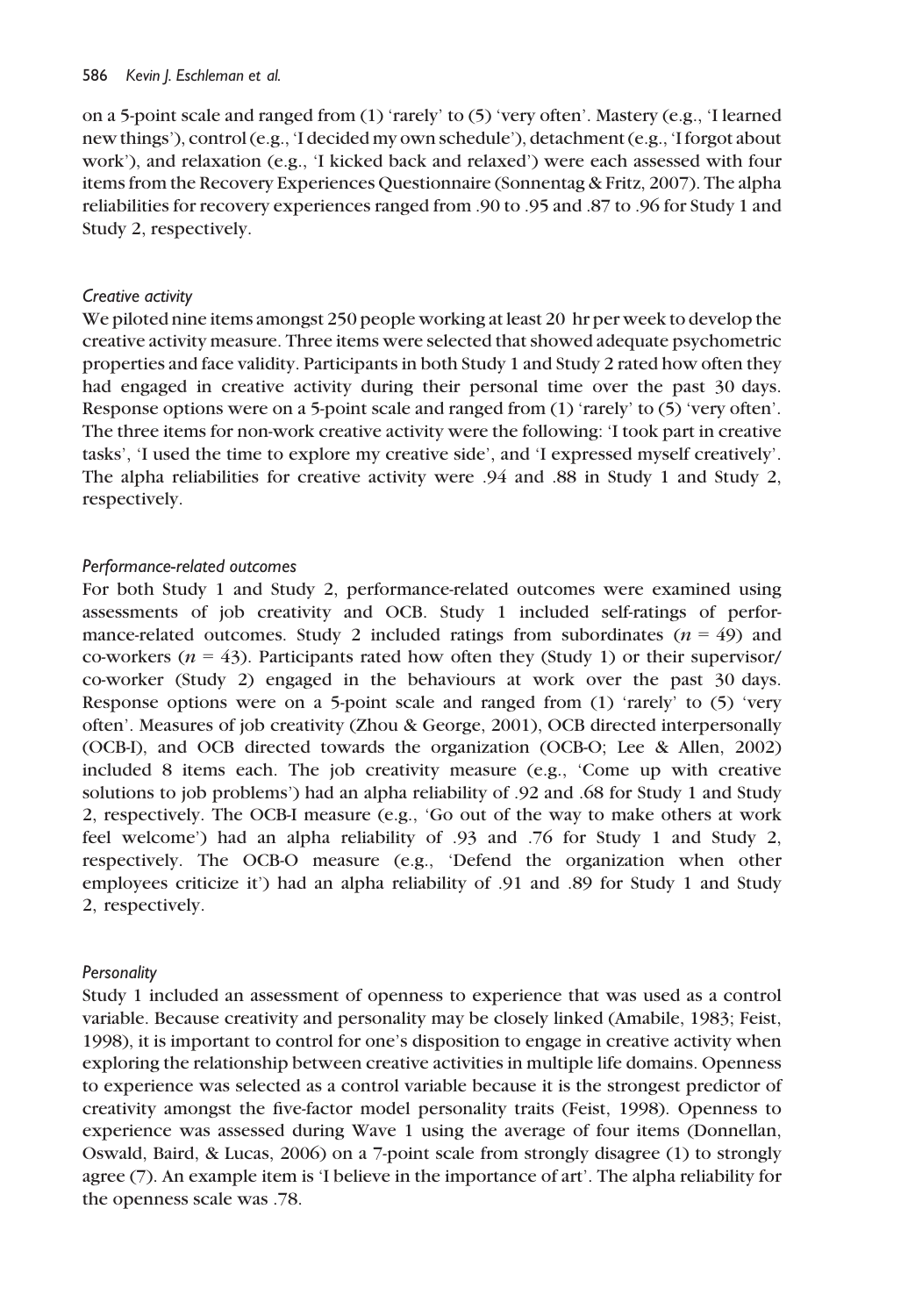## **Results**

## Model building

Confirmatory factor analyses were conducted using the larger sample in Study 1. Two fit statistics were used to determine model fit, the root mean square residual (SRMR), and the comparative fit index (CFI) as per Hu and Bentler (1999), although the chi-square and root mean square error of approximation (RMSEA) are also reported. We ran an 8-factor confirmatory factor analysis with creative activity, each recovery experience, job creativity, OCB-I, OCB-O, and openness items loading onto distinct, but covarying, latent factors. The model had adequate fit with  $\chi^2(413, N = 341) = 990.60$ ,  $p < .001$ , SRMR = .06, CFI = .94, and RMSEA = .06. We also compared the 8-factor model with different models that had the creative activity items load onto one of the remaining factors. No other model tested had adequate fit. For example, the second best-fitted model had creative activity items loading onto the same latent factor as openness, but fit the data worse than the 8-factor model,  $\Delta \chi^2(\Delta df = 6) = 391.16$ ,  $p < .05$ .

We used structural equation modelling to assess the mediating effects of recovery experiences on the relationship between creative activities and performance-related outcomes. Separate mediation models were tested for each of the performance-related outcomes. Structural paths were added from creative activity to each recovery experience and from each recovery experience to the performance-related outcome. The partial mediation model also included a structural path from creative activity to the performance-related outcome, whereas the full mediation model constrained this path to be zero. We used a chi-squared difference test to determine whether the partial mediation or full mediation model fit the data best. For both Study 1 and Study 2, partial mediation models were selected for the job creativity and OCB-I models, whereas full mediation model was selected for OCB-O.

In regard to Study 1, a measurement model with covarying latent variables was examined prior to building partial and full mediation models. In an attempt to control personality influences of creativity, openness to experience was allowed to covary with all variables in the structural models. The measurement models fit the data adequately for the job creativity model,  $\chi^2(442, N = 341) = 1066.09, p < .01$ , SRMR = .06, CFI = .93, RMSEA = .06, OCB-I model,  $\chi^2(442, N = 341) = 1036.43$ ,  $p < .01$ , SRMR = .06, CFI = .93, RMSEA = .06), and OCB-O model,  $\chi^2$ (442,  $N = 341$ ) = 1001.66,  $p < .01$ , SRMR = .06, CFI = .94, RMSEA = .06. The partial mediation model had adequate fit for job creativity,  $\chi^2(442, N = 341) = 1066.09$ ,  $p < .01$ , SRMR =  $.06$ , CFI =  $.93$ , RMSEA =  $.06$ , and fit the data better than the full mediation model,  $\Delta \chi^2(\Delta df = 1) = 14.32$ ,  $p < .01$ . The partial mediation model had adequate fit for OCB-I,  $\chi^2(442, N = 341) = 1036.43, p < .01$ , SRMR = .06, CFI = .93, RMSEA = .06, and fit the data better than the full mediation model,  $\Delta \chi^2(\Delta \text{ df} = 1) = 4.56, p < .05$ . A full mediation model was used for OCB-O,  $\chi^2(443,$  $N = 341$ ) = 1002.74,  $p < .01$ , SRMR = .06, CFI = .94, RMSEA = .06, because it was more parsimonious than the partial mediation model with no difference in fit,  $\Delta \chi^2(\Delta \hat{df} = 1) = 1.08, p > .05.$ 

In regard to Study 2, the measurement models fit the data adequately for the job creativity model,  $\chi^2(120, N = 92) = 290.01, p < .01, SRMR = .05, CFI = .95,$ RMSEA = .05, OCB-I model,  $\chi^2(120, N = 92) = 305.58, p < .01$ , SRMR = .06, CFI = .94, RMSEA = .06, and OCB-O model,  $\chi^2(120, N = 92) = 286.97, p < .01$ , SRMR = .06,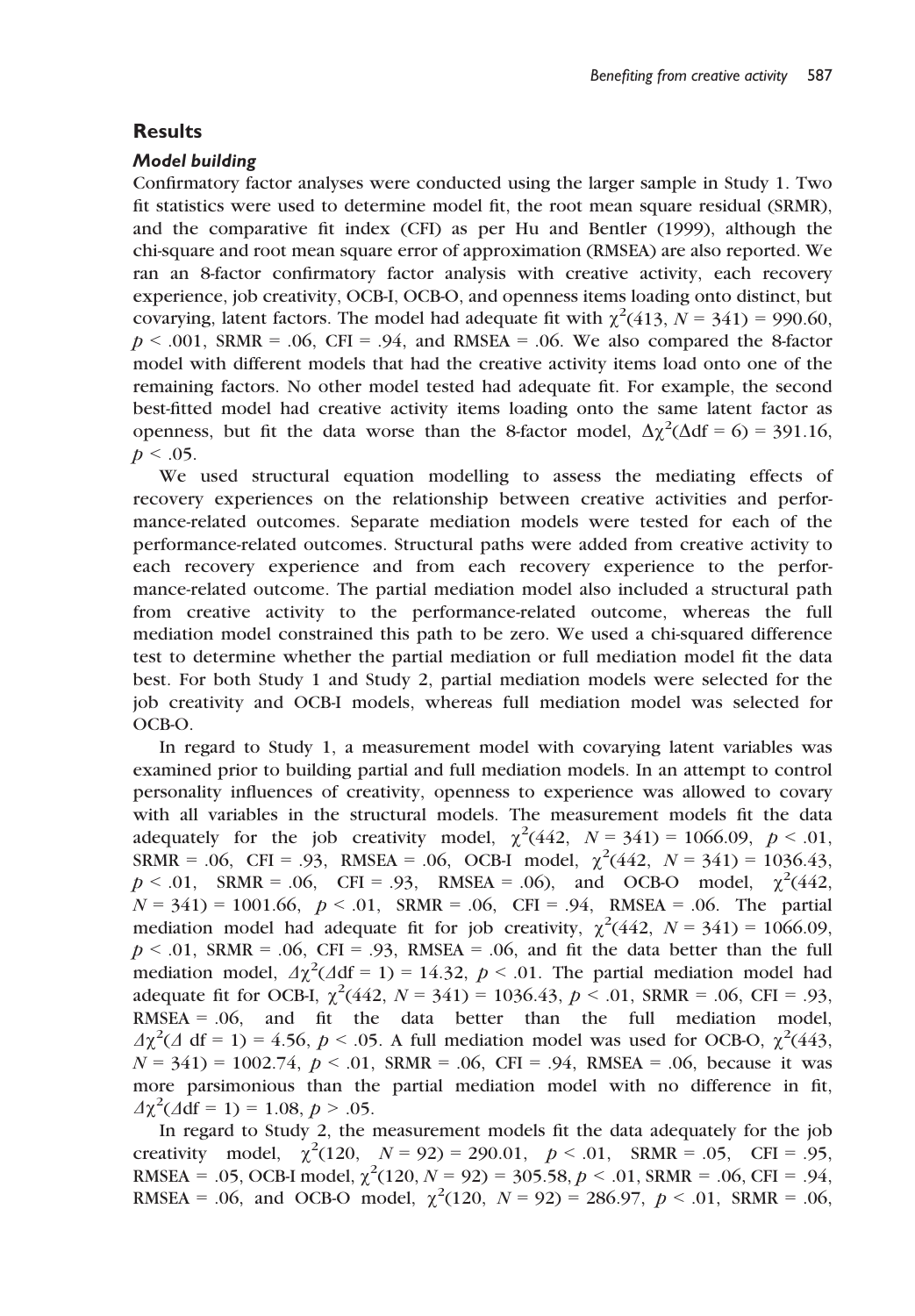| Table 1. Descriptive statistics, reliabilities, and correlations for Study I variables |                |                         |                                                                 |                                                                                                                    |                                     |                                                                                                                                                                                                                                                                                                                     |                                                                                                                          |                                                                                                                                                                                                                                                                                               |                  |                      |        |                                                  |            |
|----------------------------------------------------------------------------------------|----------------|-------------------------|-----------------------------------------------------------------|--------------------------------------------------------------------------------------------------------------------|-------------------------------------|---------------------------------------------------------------------------------------------------------------------------------------------------------------------------------------------------------------------------------------------------------------------------------------------------------------------|--------------------------------------------------------------------------------------------------------------------------|-----------------------------------------------------------------------------------------------------------------------------------------------------------------------------------------------------------------------------------------------------------------------------------------------|------------------|----------------------|--------|--------------------------------------------------|------------|
| Variables                                                                              | Mean           | SD                      |                                                                 |                                                                                                                    | S                                   | 4                                                                                                                                                                                                                                                                                                                   | L∩                                                                                                                       | ∾                                                                                                                                                                                                                                                                                             |                  | ∞                    | ᡡ      | $\subseteq$                                      |            |
| Recovery                                                                               |                |                         |                                                                 |                                                                                                                    |                                     |                                                                                                                                                                                                                                                                                                                     |                                                                                                                          |                                                                                                                                                                                                                                                                                               |                  |                      |        |                                                  |            |
| I. Mastery                                                                             | 2.98           |                         |                                                                 |                                                                                                                    |                                     |                                                                                                                                                                                                                                                                                                                     |                                                                                                                          |                                                                                                                                                                                                                                                                                               |                  |                      |        |                                                  |            |
| 2. Control                                                                             | 3.72           | $0.88128$<br>$-0.78128$ | $\overbrace{39}^{\frac{1}{2}} = \frac{1}{3} \times \frac{1}{3}$ |                                                                                                                    |                                     |                                                                                                                                                                                                                                                                                                                     |                                                                                                                          |                                                                                                                                                                                                                                                                                               |                  |                      |        |                                                  |            |
| 3. Detachment                                                                          | 2.98           |                         |                                                                 | $\overbrace{39}^{\frac{2}{3}}\overbrace{49}^{\frac{2}{3}}\overbrace{49}^{\frac{2}{3}}\overbrace{49}^{\frac{2}{3}}$ |                                     |                                                                                                                                                                                                                                                                                                                     |                                                                                                                          |                                                                                                                                                                                                                                                                                               |                  |                      |        |                                                  |            |
| 4. Relaxation                                                                          | 3.38           |                         |                                                                 |                                                                                                                    |                                     |                                                                                                                                                                                                                                                                                                                     |                                                                                                                          |                                                                                                                                                                                                                                                                                               |                  |                      |        |                                                  |            |
| 5. Creative Activity                                                                   | 2.95           |                         |                                                                 |                                                                                                                    | $(90)$<br>$(90)$<br>$(90)$          | $(95)$<br>$22**$                                                                                                                                                                                                                                                                                                    | $(+6)$                                                                                                                   |                                                                                                                                                                                                                                                                                               |                  |                      |        |                                                  |            |
| Performance-Related Outcomes                                                           |                |                         |                                                                 |                                                                                                                    |                                     |                                                                                                                                                                                                                                                                                                                     |                                                                                                                          |                                                                                                                                                                                                                                                                                               |                  |                      |        |                                                  |            |
| 6. Job Creativity                                                                      | 3.03           |                         |                                                                 |                                                                                                                    |                                     |                                                                                                                                                                                                                                                                                                                     |                                                                                                                          |                                                                                                                                                                                                                                                                                               |                  |                      |        |                                                  |            |
| 7. OCB-Interpersonal                                                                   | $\frac{3}{15}$ |                         |                                                                 |                                                                                                                    | $-13$ $*$<br>$-13$ $*$<br>$-20$ $*$ |                                                                                                                                                                                                                                                                                                                     | $\begin{array}{cccc}\n\ast & \ast & \ast \\ \ast & \ast & \ast \\ \ast & \ast & \ast \\ \ast & \ast & \ast\n\end{array}$ |                                                                                                                                                                                                                                                                                               |                  |                      |        |                                                  |            |
| 8. OCB-Organizational                                                                  | 2.94           | 0.85<br>0.85            | $32 *$<br>$22 *$<br>$22 *$                                      | $5.8\frac{3}{6}$                                                                                                   |                                     | 833                                                                                                                                                                                                                                                                                                                 |                                                                                                                          | $(.92)$<br>50**<br>55**                                                                                                                                                                                                                                                                       | $(66)$<br>$(69)$ | (16)                 |        |                                                  |            |
| Demographics and Personality                                                           |                |                         |                                                                 |                                                                                                                    |                                     |                                                                                                                                                                                                                                                                                                                     |                                                                                                                          |                                                                                                                                                                                                                                                                                               |                  |                      |        |                                                  |            |
| 9. Age                                                                                 | 37.93          |                         |                                                                 |                                                                                                                    |                                     |                                                                                                                                                                                                                                                                                                                     |                                                                                                                          |                                                                                                                                                                                                                                                                                               |                  |                      |        |                                                  |            |
| 10. Gender                                                                             | $\frac{4}{3}$  | 88<br>0.50<br>1.24      | $rac{3}{6}$ $rac{3}{6}$ $rac{3}{6}$                             | $\frac{3}{2}$<br>$\frac{8}{2}$<br>$\frac{8}{2}$                                                                    | $\overline{a}$<br>$\overline{a}$    | $\vec{e}$ is $\vec{e}$                                                                                                                                                                                                                                                                                              | $-5.0$                                                                                                                   | $-32$<br>$-35$<br>$-15$                                                                                                                                                                                                                                                                       | $590 +$          | <u>័</u> ទ ភ្លឺ      |        |                                                  |            |
| II. Openness                                                                           | 5.01           |                         |                                                                 |                                                                                                                    | S.                                  |                                                                                                                                                                                                                                                                                                                     | $30**$                                                                                                                   |                                                                                                                                                                                                                                                                                               |                  |                      | $-8.0$ | $-0.02$                                          | (78)       |
|                                                                                        |                |                         |                                                                 |                                                                                                                    |                                     | $\frac{1}{2}$ $\frac{1}{2}$ $\frac{1}{2}$ $\frac{1}{2}$ $\frac{1}{2}$ $\frac{1}{2}$ $\frac{1}{2}$ $\frac{1}{2}$ $\frac{1}{2}$ $\frac{1}{2}$ $\frac{1}{2}$ $\frac{1}{2}$ $\frac{1}{2}$ $\frac{1}{2}$ $\frac{1}{2}$ $\frac{1}{2}$ $\frac{1}{2}$ $\frac{1}{2}$ $\frac{1}{2}$ $\frac{1}{2}$ $\frac{1}{2}$ $\frac{1}{2}$ |                                                                                                                          | $\frac{1}{2}$ and $\frac{1}{2}$ and $\frac{1}{2}$ and $\frac{1}{2}$ and $\frac{1}{2}$ and $\frac{1}{2}$ and $\frac{1}{2}$ and $\frac{1}{2}$ and $\frac{1}{2}$ and $\frac{1}{2}$ and $\frac{1}{2}$ and $\frac{1}{2}$ and $\frac{1}{2}$ and $\frac{1}{2}$ and $\frac{1}{2}$ and $\frac{1}{2}$ a |                  | $\ddot{\phantom{a}}$ |        | $\begin{bmatrix} 1 \\ 1 \\ 1 \\ 1 \end{bmatrix}$ | $\epsilon$ |

Note. N = 34 I. Uncorrected correlations are presented below the diagonal. Alpha reliabilities are presented on the diagonal in parentheses. Female = 1, male = 2.<br>\*p < .05; \*\*p < .01. Note.  ${\sf N}=34$  1. Uncorrected correlations are presented below the diagonal. Alpha reliabilities are presented on the diagonal in parentheses. Female  $=1$ , male  $=2$  $*$  $p < .05; **p < .01$ .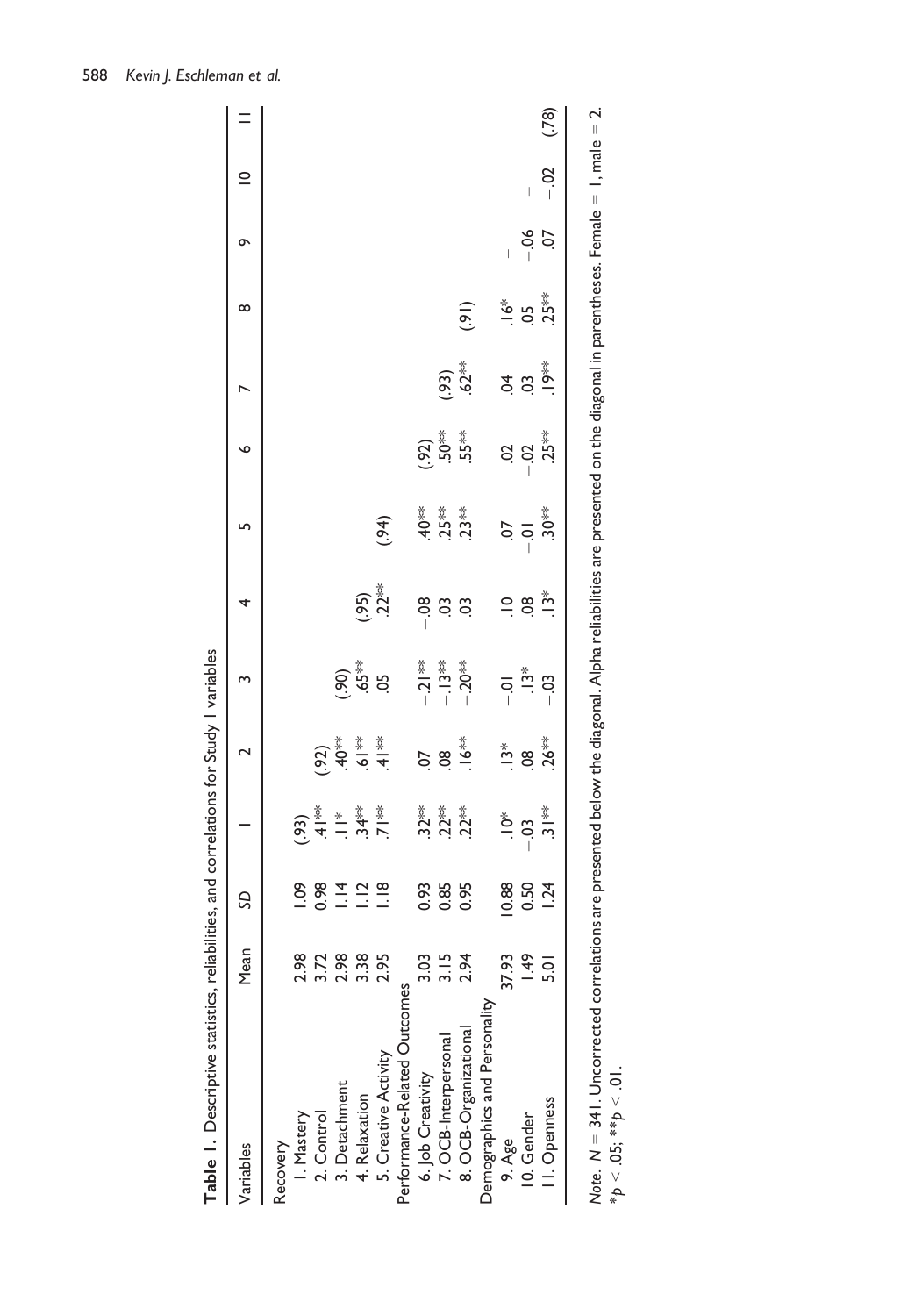$CFI = .95$ , RMSEA = .06. The partial mediation model had adequate fit for job creativity,  $\chi^2(120, N = 92) = 290.01, p < .01, SRMR = .05, CFI = .95, RMSEA = .05, and fit the data$ better than the full mediation model,  $\Delta \chi^2(\Delta {\rm df} = 1) = 6.08, p < .05$  . The partial mediation model had adequate fit for OCB-I,  $\chi^2(120, N = 92) = 305.58, p < .01, SRMR = .06,$  $CFI = .94$ , RMSEA = .06, and fit the data better than the full mediation model,  $\Delta \chi^2 (\Delta df = 1) = 4.84$ ,  $p < .05$ . A full mediation model was used for OCB-O,  $\chi^2(120)$ ,  $N = 92$ ) = 287.02,  $p < .01$ , SRMR = .06, CFI = .95, RMSEA = .05, because it was more parsimonious than the partial mediation model with no difference in fit,  $\Delta \chi^2(\Delta df = 1) = 0.05, p > .05.$ 

#### Creative activity and recovery experiences

Study 1 descriptive statistics and correlations are presented in Table 1, while standardized path coefficients are presented in Figure 1. Study 2 descriptive statistics and correlations are presented in Table 2, while standardized path coefficients are presented in Figure 2.

Partial support was found for Hypothesis 1, which predicted that creative activity is positively associated with mastery, control, detachment, and relaxation experiences. In regard to Study 1, creative activity was positively associated with mastery ( $\beta = .71$ ,



Figure 1. Study 1 mediating the effects of recovery experiences on the relationship between creative activity and performance-related outcomes. Standardized path coefficients are presented for three models.  $a =$  Model included job creativity.  $b =$  Model included OCB-I. c = Model included OCB-O. The path coefficients between creative activity and each recovery experience were the same for all three models. Openness to experience was included as control variable, but not displayed in the figure.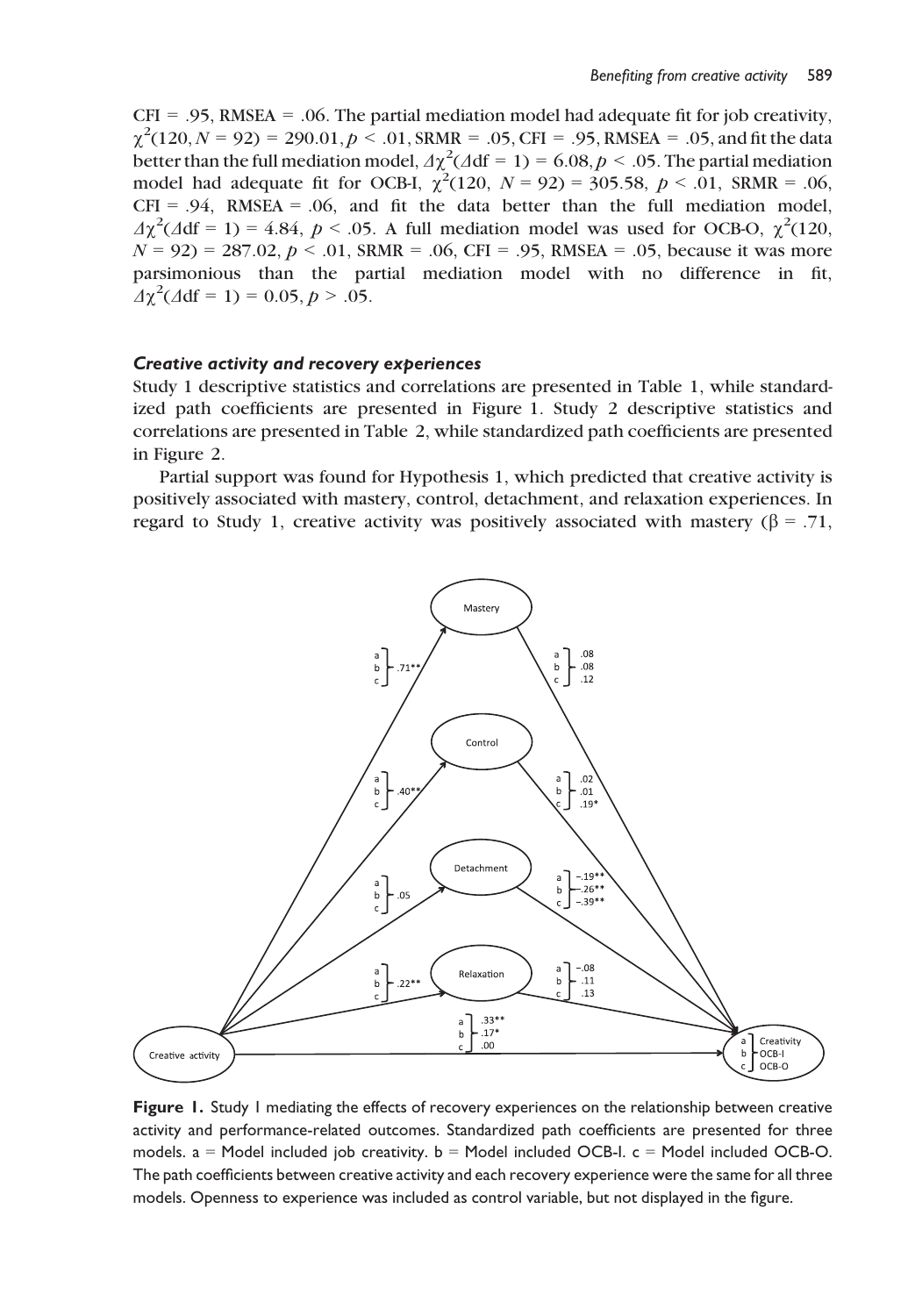| Table 2. Descriptive statistics, reliabilities, and correlations for Study 2 variables |                  |                                              |                                                                                                                                                                                                                                                                              |                                                                      |                                                  |                                                          |                                           |                                                  |                |       |                |             |
|----------------------------------------------------------------------------------------|------------------|----------------------------------------------|------------------------------------------------------------------------------------------------------------------------------------------------------------------------------------------------------------------------------------------------------------------------------|----------------------------------------------------------------------|--------------------------------------------------|----------------------------------------------------------|-------------------------------------------|--------------------------------------------------|----------------|-------|----------------|-------------|
| Variables                                                                              | Mean             | SD                                           |                                                                                                                                                                                                                                                                              | ∼                                                                    |                                                  |                                                          |                                           | ∘                                                |                | ∞     | ᡡ              | $\subseteq$ |
| Recovery                                                                               |                  |                                              |                                                                                                                                                                                                                                                                              |                                                                      |                                                  |                                                          |                                           |                                                  |                |       |                |             |
| I. Mastery                                                                             | 337              |                                              |                                                                                                                                                                                                                                                                              |                                                                      |                                                  |                                                          |                                           |                                                  |                |       |                |             |
| 2. Control                                                                             | $3.\overline{8}$ |                                              |                                                                                                                                                                                                                                                                              |                                                                      |                                                  |                                                          |                                           |                                                  |                |       |                |             |
| 3. Detachment                                                                          | 2.33             | $0.9711$<br>$0.9111$<br>$0.9111$<br>$0.9111$ |                                                                                                                                                                                                                                                                              | $\frac{1}{6}$                                                        |                                                  |                                                          |                                           |                                                  |                |       |                |             |
| 4. Relaxation                                                                          | 3.04             |                                              |                                                                                                                                                                                                                                                                              | $46**$                                                               | $\begin{array}{c} .91 \\ .93 \\ .05 \end{array}$ |                                                          |                                           |                                                  |                |       |                |             |
| 5. Creative Activity                                                                   | 2.69             |                                              | $\frac{1}{2}$<br>$\frac{1}{2}$<br>$\frac{1}{2}$<br>$\frac{1}{2}$<br>$\frac{1}{2}$<br>$\frac{1}{2}$<br>$\frac{1}{2}$<br>$\frac{1}{2}$<br>$\frac{1}{2}$<br>$\frac{1}{2}$<br>$\frac{1}{2}$<br>$\frac{1}{2}$<br>$\frac{1}{2}$<br>$\frac{1}{2}$<br>$\frac{1}{2}$<br>$\frac{1}{2}$ |                                                                      |                                                  | $(.96)$<br>$.23**$                                       | $\left( 88\right)$                        |                                                  |                |       |                |             |
| Performance-Related Outcomes (Oth                                                      |                  | her-Rated)                                   |                                                                                                                                                                                                                                                                              |                                                                      |                                                  |                                                          |                                           |                                                  |                |       |                |             |
| 6. Job Creativity                                                                      | 2.29             |                                              |                                                                                                                                                                                                                                                                              |                                                                      |                                                  |                                                          |                                           |                                                  |                |       |                |             |
| 7. OCB-Interpersonal                                                                   | 3.06             | 12.82<br>28.0<br>29.0                        | $\frac{1}{2}$ $\frac{1}{2}$ $\frac{1}{2}$                                                                                                                                                                                                                                    | $\overset{*}{\approx}$ $\overset{*}{\approx}$ $\overset{*}{\approx}$ | $8\overline{q}$ ; $\frac{1}{2}$                  | $rac{1}{2}$<br>$rac{1}{2}$<br>$rac{1}{2}$<br>$rac{1}{2}$ | ភ្លុ <sub>ំ</sub><br>ភ្លុំ ភ្លុំ<br>ភ្លុំ | $(68)$<br>$-27$<br>$-15$<br>$-39$                |                |       |                |             |
| 8. OCB-Organizational                                                                  | 3.05             |                                              |                                                                                                                                                                                                                                                                              |                                                                      |                                                  |                                                          |                                           |                                                  | (0.76)         | (89)  |                |             |
| Demographics                                                                           |                  |                                              |                                                                                                                                                                                                                                                                              |                                                                      |                                                  |                                                          |                                           |                                                  |                |       |                |             |
| 9. Age                                                                                 | 30.66            |                                              | $-1$                                                                                                                                                                                                                                                                         | $\frac{8}{1}$                                                        |                                                  | $rac{4}{1}$ $rac{8}{1}$                                  | $\frac{1}{\overline{1}}$                  |                                                  |                | $-10$ |                |             |
| 10. Gender                                                                             | 177              | $3.81$<br>0.42                               | œ.                                                                                                                                                                                                                                                                           | $\overline{\circ}$                                                   | $\frac{8}{1}$ $\frac{8}{1}$                      |                                                          | $\frac{9}{1}$                             | $-15.24*$                                        | $-15$<br>$-16$ | Š     | $-13$          |             |
| $M = M - 00$                                                                           |                  |                                              |                                                                                                                                                                                                                                                                              |                                                                      |                                                  |                                                          |                                           | المستحدث والمستحدث والمستحدث والمستحدث والمستحدث |                |       | $\overline{a}$ |             |

| j.<br>t            |  |
|--------------------|--|
| $\parallel$        |  |
| d<br>j<br>ī        |  |
| i                  |  |
|                    |  |
| $\mathsf{I}$       |  |
|                    |  |
| <b>Second</b><br>l |  |
| Ï                  |  |
| i<br>ţ             |  |
| 1<br>ţ             |  |
| i                  |  |
| Ì                  |  |
|                    |  |
| ׇ֚֘֡               |  |
|                    |  |
| j<br>j             |  |
|                    |  |
|                    |  |
| I                  |  |
| Ó                  |  |
|                    |  |
|                    |  |
| ׇ֚֘֡               |  |
|                    |  |
| ׇ֚֘֡               |  |
|                    |  |
|                    |  |
|                    |  |
|                    |  |
| j                  |  |
|                    |  |
|                    |  |
| ֚֓֡                |  |
| I                  |  |
| ı                  |  |
|                    |  |
|                    |  |
| ś                  |  |
|                    |  |
|                    |  |
|                    |  |
| ֚֕֡֡<br>ׇ֚֘֡       |  |
| ֚֓֡<br>ı           |  |
| C<br>L<br>1        |  |
| ċ<br>5<br>Ç        |  |
| Ì                  |  |
|                    |  |
| ׇ֚֘֡<br>֕          |  |
| į                  |  |
|                    |  |
| ׇ֚֓֡               |  |
|                    |  |
|                    |  |
| l                  |  |
|                    |  |
| II                 |  |
|                    |  |
| ī<br>í<br>j<br>i   |  |
|                    |  |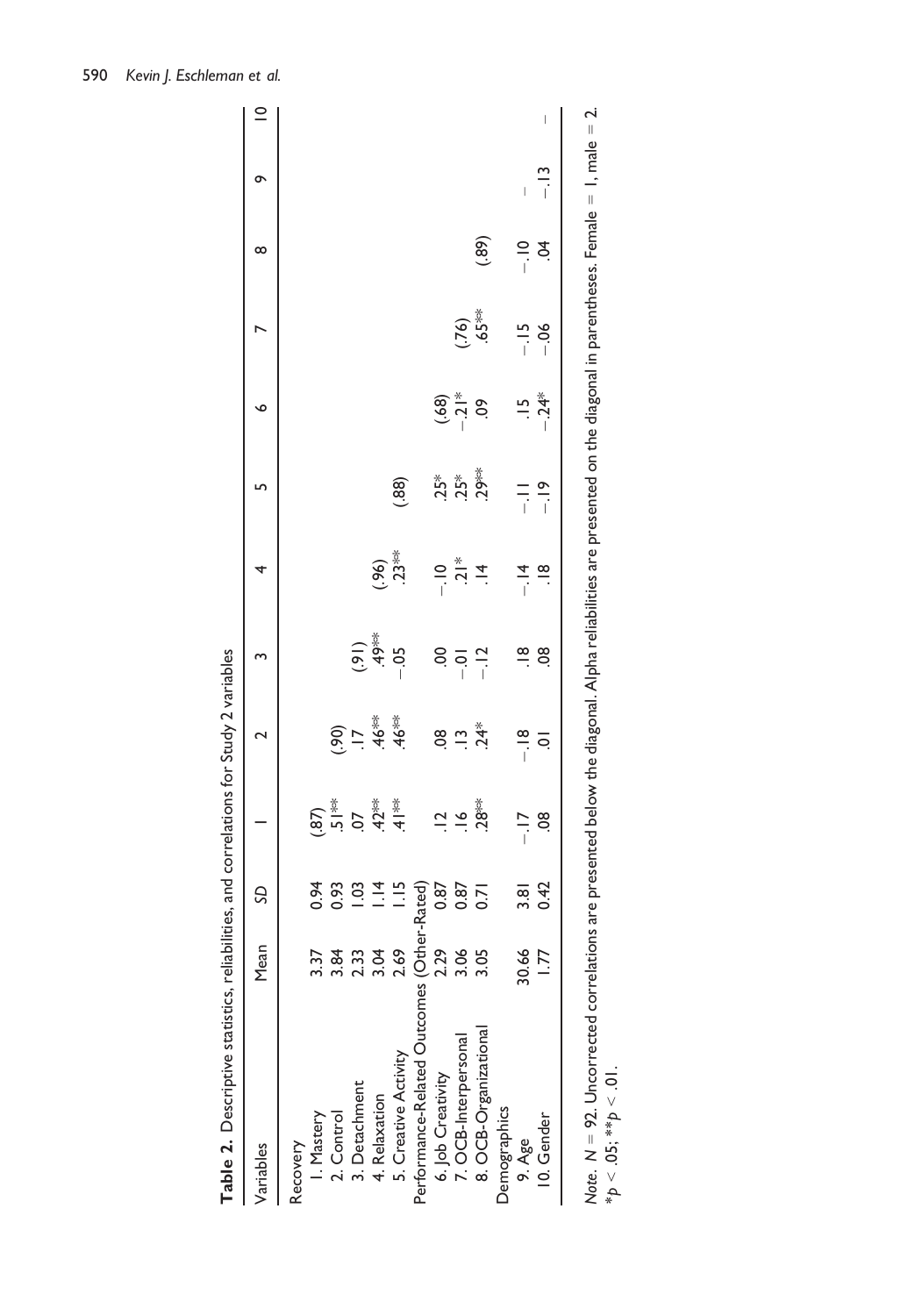

Figure 2. Study 2 mediating the effects of recovery experiences on the relationship between creative activity and performance-related outcomes. Standardized path coefficients are presented for three models.  $a =$  Model included job creativity.  $b =$  Model included OCB-I.  $c =$  Model included OCB-O. The path coefficients between creative activity and each recovery experience were the same for all three models.

 $p < .01$ ), control ( $\beta = .40, p < .01$ ), and relaxation ( $\beta = .22, p < .01$ ), but not associated with detachment ( $\beta = 0.05$ ,  $p > 0.05$ ). The same pattern of results was found using data from Study 2. Creative activity was positively associated with mastery ( $\beta = .42, p < .01$ ), control ( $\beta$  = .41,  $p < .01$ ), and relaxation ( $\beta$  = .22,  $p < .01$ ), but not associated with detachment ( $\beta = -.14, p > .05$ ).

#### Creative activity and performance-related outcomes

Full support was found for Hypothesis 2 as creative activity was positively associated with all three performance-related outcomes in both Study 1 and Study 2. Partial support was found for Hypothesis 3 because the positive relationships between creative activity and performance-related outcomes were not consistently mediated by recovery experiences. In regard to Study 1, creative activity had positive direct effects on job creativity ( $\beta = .33$ ,  $p < .01$ ) and OCB-I ( $\beta = .17$ ,  $p < .05$ ), but these relationships did not include indirect effects through recovery experiences. No direct effects were present for creative activity on OCB-O because a full mediation model fit the data best, but an indirect effect of creative activity on OCB-O was found through control experiences. Specifically, creative activity was positively associated with control  $(\beta = .40, p < .01)$ , which in turn was positively associated with OCB-O  $(\beta = .19, p < .05)$ .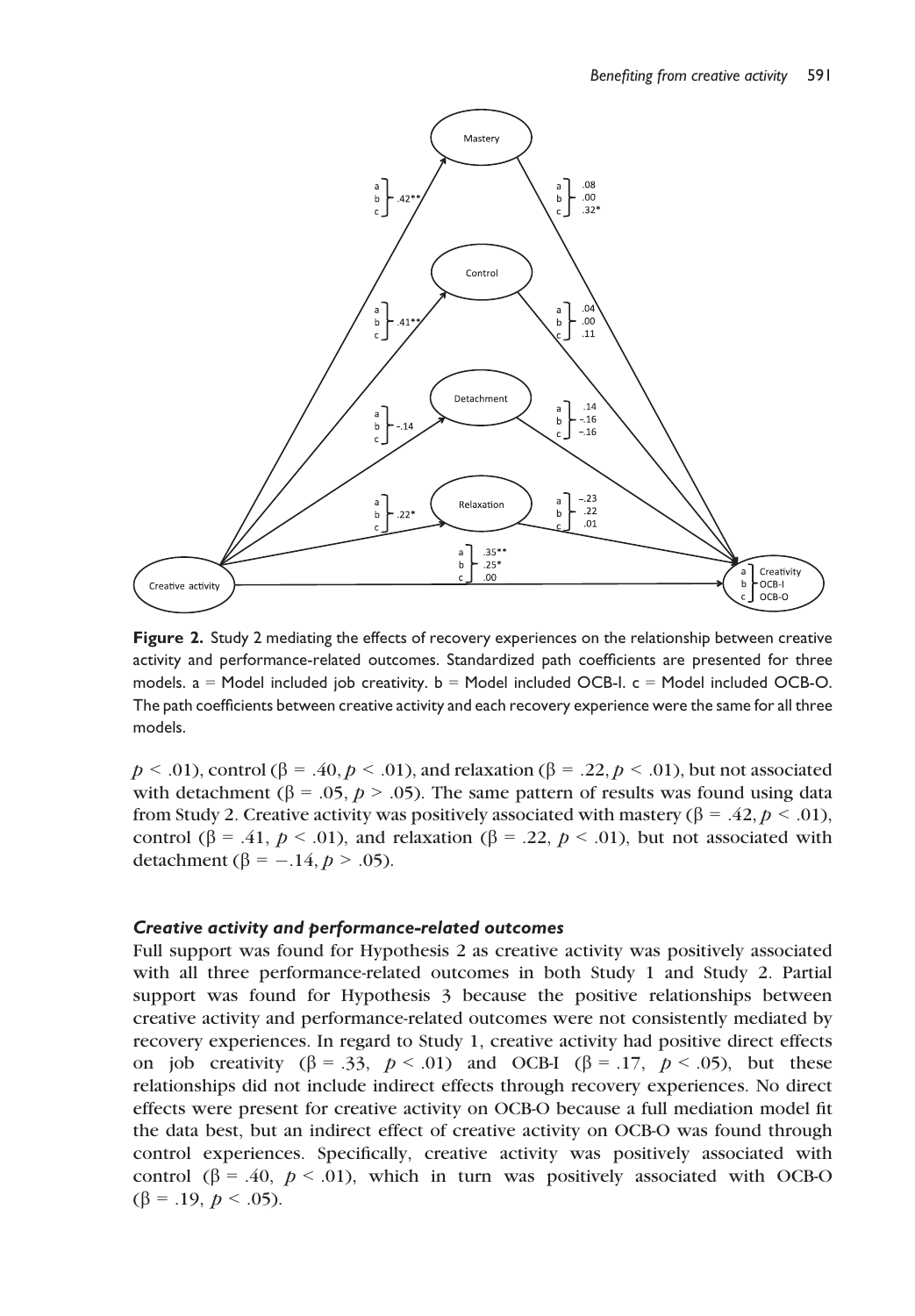A similar pattern of results was found for Study 2. Creative activity had a positive direct effect on job creativity ( $\beta = .35$ ,  $p < .01$ ) and OCB-I ( $\beta = .25$ ,  $p < .05$ ), but these relationships did not include indirect effects through recovery experiences. No direct effects were present for creative activity on OCB-O because a full mediation model fit the data best, but an indirect effect of creative activity on OCB-O was found through mastery experiences. Specifically, creative activity was positively associated with mastery ( $\beta$  = .42,  $p$  < .01), which in turn was positively associated with OCB-O ( $\beta$  = .32,  $p < .05$ ). In sum, creative activity had direct effects on job creativity and OCB-I and an indirect effect on OCB-O.

## **Discussion**

#### Creative activity and recovery experiences

The current study examined mediating effects of recovery experiences on the hypothesized relationship between creative activity and performance-related outcomes. Based on COR, effort-recovery model, and theory of dynamic performance, creative activities were expected to increase the acquisition of resources or help protect from further resource loss. In turn, the acquisition and protection of resources would enable employees to engage in more performance-related behaviours. Partial support was found for Hypothesis 1, which predicted creative activity to have positive relationships with recovery experiences. Similar results were found in both Study 1 and Study 2. Creative activity was positively associated with mastery, control, and relaxation experiences, but not significantly associated with detachment.

The positive relationships with recovery experiences are likely because creative activity provides the acquisition of resources, such as the development of skills (Amabile, 1983), beliefs of influencing outcomes (Byron *et al.*, 2010), and the experience of positive affect (Frederickson, 2001). The non-significant relationships between creative activity and detachment were surprising because creative activity involves absorption into the task (Golann, 1963). These results indicate that creative activities are not likely used to protect from further resource loss by detaching from work. Rather, people may choose to engage in creative activities that are similar to experiences at work, which prevents detachment because of the shared knowledge, skills, and abilities. A wedding photographer, for example, may engage landscape photography as a creative activity. The non-significant relationship between creative activity and detachment may also be because creative activities are used as a cathartic release of work strain. An employee may play/write songs, for example, that describe the demands or strain experienced during work. Overall, the results indicate that creative activities are associated with several recovery experiences and likely an important activity in the employee recovery process.

#### Creative activity and performance-related outcomes

Creative activity was expected to be positively associated with performance-related outcomes, in part due to the mediating effects of recovery experiences. A similar pattern of results was found in both Study 1 and Study 2. Consistent with Hypothesis 2, employees who reported greater levels of creative activity were also rated (by themselves and others) as higher in job creativity, OCB-I, and OCB-O. However, only partial support for Hypothesis 3 was found because the positive relationships were not consistently meditated by recovery experiences. The underlying processes for these positive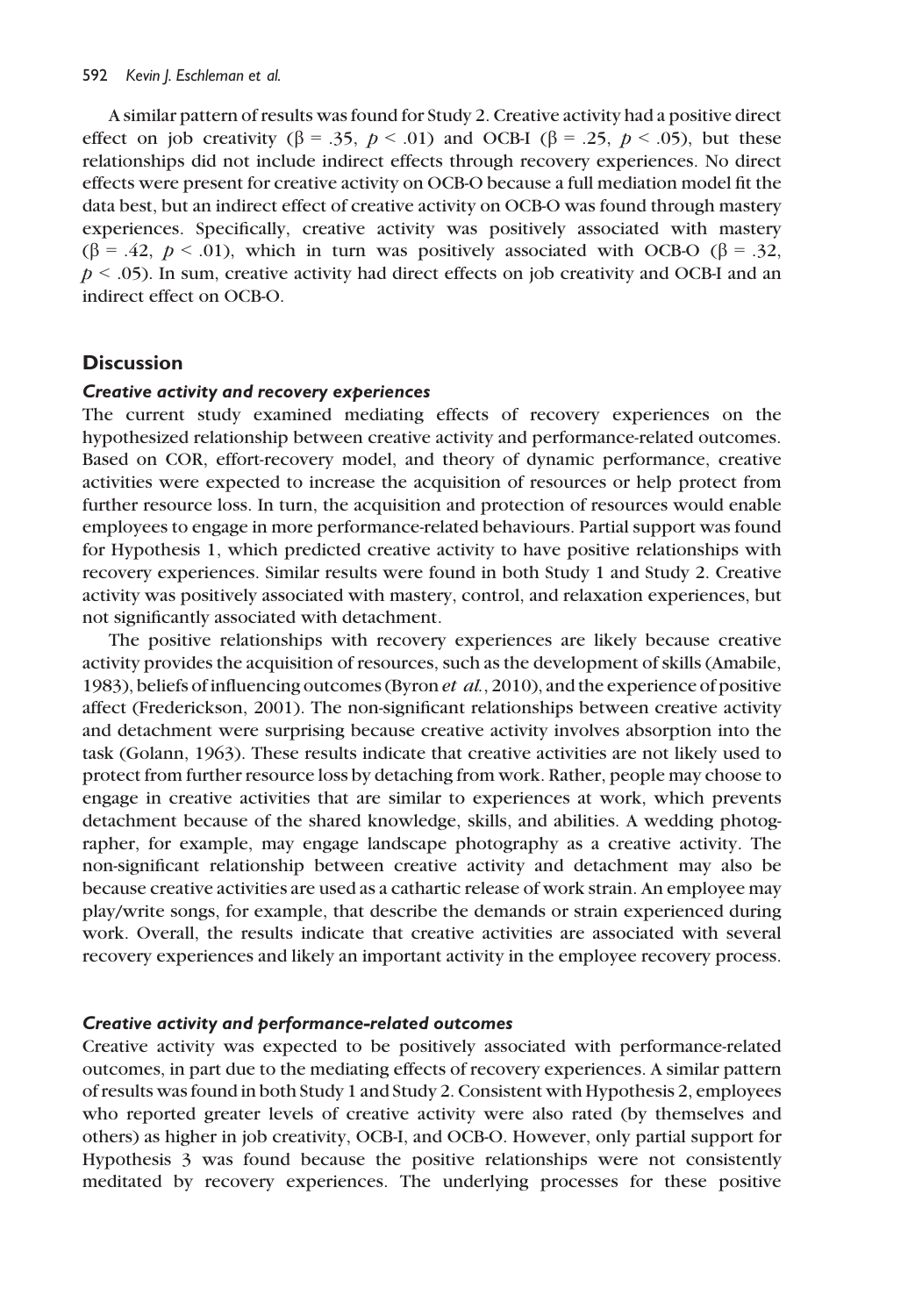relationships varied by performance-related outcome. Specifically, creative activity had direct effects on job creativity and OCB-I, but no indirect effects through recovery experiences. Creative activity had indirect effects on OCB-O through a single recovery experience, but no direct effects. Although the results do not fully support our hypothesis, there is considerable consistency across the two studies.

The direct effects of creative activity on job creativity and OCB-I are likely because creative activity provides a unique recovery experience not accounted for by the current recovery experience model. Creative activity may provide an experience of discovery and growth, which includes the discovery of new cognitive pathways (Amabile, 1983; Csikszentmihalyi, 1997; Ivcevic, 2007; Sarnoff & Cole, 1988) and intrinsic motivation (Csikszentmihalyi, 1997). The presence of only direct effects for job creativity and OCB-I indicates that these performance-related behaviours are most affected by the unique resources associated with creative activities rather than the common recovery experiences.

The consistent lack of direct effects for OCB-O is a surprising finding. Study 1 and Study 2 differed in the mediating recovery experience, but were consistent in that only one recovery experience fully mediated the effects of creative activity. Control was the mediating recovery experience in Study 1, whereas mastery was the mediating recovery experience in Study 2. This may be because mastery and control share many of the same resources acquired (e.g., self-efficacy), as indicated by the moderately strong correlation between the two variables. The consistent lack of direct effects of creative activity on OCB-O indicates that the unique resources associated with creative activity (e.g., discovery experiences and intrinsic motivation) are not essential to engaging in OCB-O. Employees targeting an organization with OCB may have different motives compared to when OCB target co-workers. Employees seeking to help an organization, for example, may engage in the behaviours instrumentally (e.g., to obtain a promotion) rather than for intrinsic purposes of learning and growth. Instrumentality is believed to influence OCB (Haworth & Levy, 2001; Organ, Podsakoff, & MacKenzie, 2006), but there is no prior research examining whether instrumentality is more likely in OCB-O compared with OCB-I. Overall, creative activity was consistently associated with performance-related outcomes, but the current recovery experience model may not always account for these positive relationships. Creative activity may provide a discovery experience that leads to the acquisition and protection of resources. The unique resources, in turn, influence some performance-related outcomes.

#### Future research and limitations

Although organizations may benefit from fostering creative activity amongst their employees, additional research is needed to understand why creative activity is associated with high ratings of performance-related outcomes. To address this limitation, future research should examine effects of creative activity on other outcomes (e.g., task performance, state of feeling recovered, energy, effort) and control for other potentially relevant individual difference antecedents. Also, it is important for future researchers to empirically identify the unique experience associated with creative activity to better understand the underlying processes involved in the relationship between creative activity, recovery experiences, and performance-related outcomes. Although we expected creative activity to be associated with performance-related outcomes, we did not expect recovery experiences to have inconsistent or negative (i.e., detachment) associations with performance-related outcomes. These findings indicate that the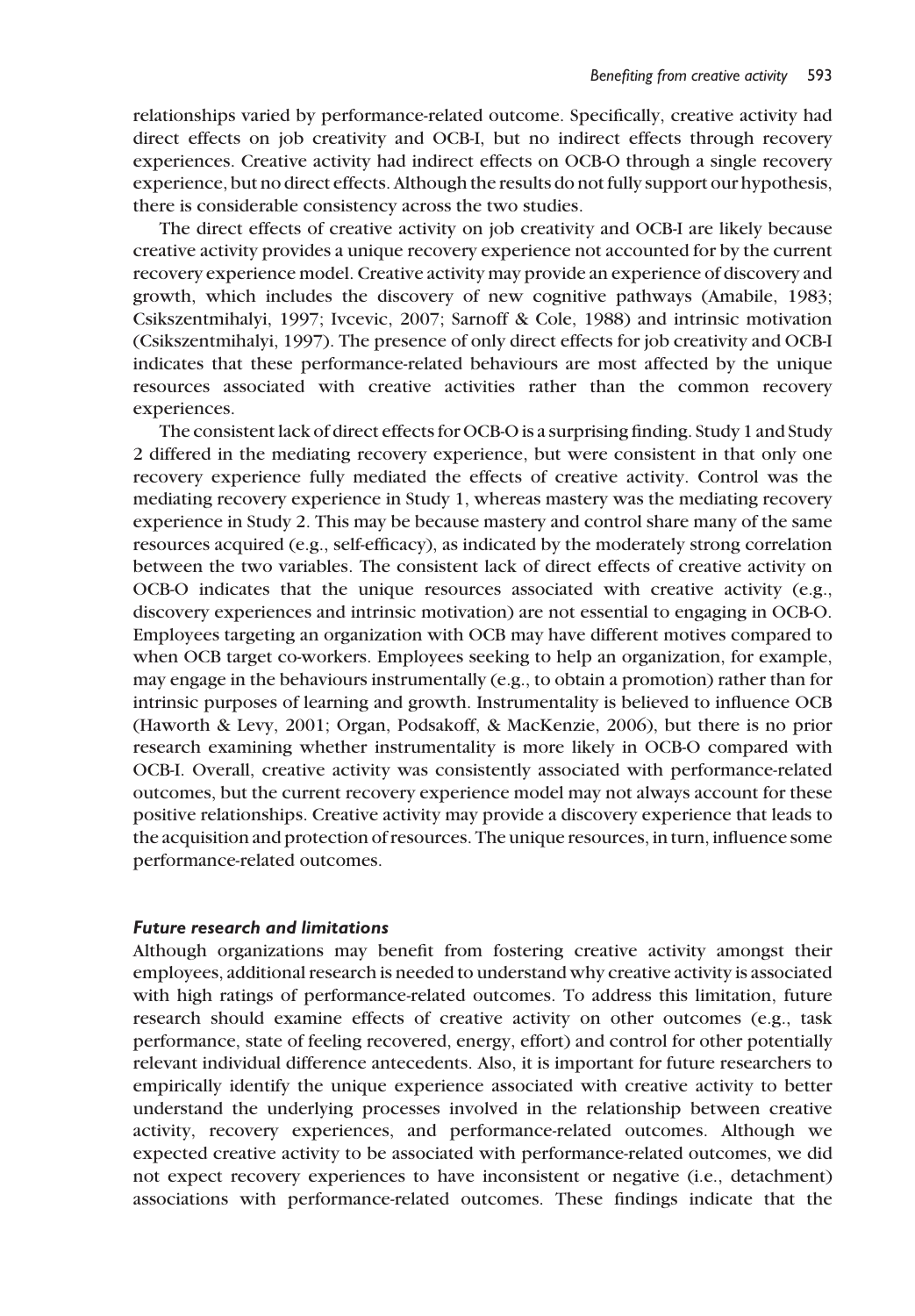resources acquired through creative activity may be more transferable across life domains than mastery, control, detachment, and relaxation experiences. Mastery, for example, may result in a new set of skills and task-specific self-esteem, but these new skills may not be useful in the job environment. Creative activities, on the other hand, may result in a cognitive shift from discovery that is less domain specific. Unfortunately, the current study is limited in not assessing a discovery experience variable as a potential mediator.

Another explanation for the consistent positive relationships between creative activity and performance-related outcomes is due to a methodological limitation. It is possible that creative activity has more long-term effects than other recovery experiences. Several researchers have proposed that recovery experiences may have the strongest effect immediately following the recovery experiences (Sonnentag & Natter, 2004; Trougakos, Beal, Green, & Weiss, 2008; Westman & Eden, 1997). As a result, the consistent findings for creative activity may not be found when examining the predictive validity over time (e.g., experience sampling). Future research should examine the effects of creative activity and recovery experiences longitudinally over various time frames.

Longitudinal research will also enable researchers to more accurately infer the direction of causality between creative activity and the other study variables. Although leisure activities are generally believed to lead to a state of recovery and a change in work variables (Sonnentag, 2003; Sonnentag & Zijlstra, 2006), it is possible that recovery experiences enable a person to engage in more creative activities. For example, people with more control over their leisure schedules may be able to choose a creative activity. Similarly, it is possible that employees with higher ratings of job creativity and OCB have the resources and abilities to engage in creative activity, which implies a causal effect from performance-related outcomes to creative activity. The use of a quasi-experimental or experimental design may also enable researchers to better infer causality. Future research should examine whether manipulations of creative activity can result in changes in recovery experiences or performance-related outcomes. Researchers, for example, may recruit participants whom are about to begin a craft/art workshop during their personal time, which is likely to provide an increase in creative activity. Alternatively, researchers may pay participants to engage in more creative activities. We caution against this later strategy as it may influence the discovery experience and intrinsic motivation of the creative activity, which may be vital to the relationship between creative activity and performance-related outcomes. The need for experimental research with non-work activities and recovery experiences will not only test the generalizability of the findings but also improve the practical implications for organizations. More specifically, experimental research involving a manipulation of recovery strategies will enable organizations to become more confident in designing programmes that are likely to foster a specific recovery experience.

## Practical implications

The current study has important practical implications for organizations: programme development, programme evaluation, and employee awareness. Unfortunately, developing and evaluating organizational programmes to foster recovery experiences has received little research (Hahn, Binnewies, Sonnentag, & Mojza, 2011). Organizations may consider implementing programmes that encourage creative activity. Large organizations, such as Zappos Inc., incorporate employee artwork into office decorations. Other similar activities commonly found in organizations include food cook-offs, cross-discipline education opportunities, and costume contests during holidays. A more cost-effective and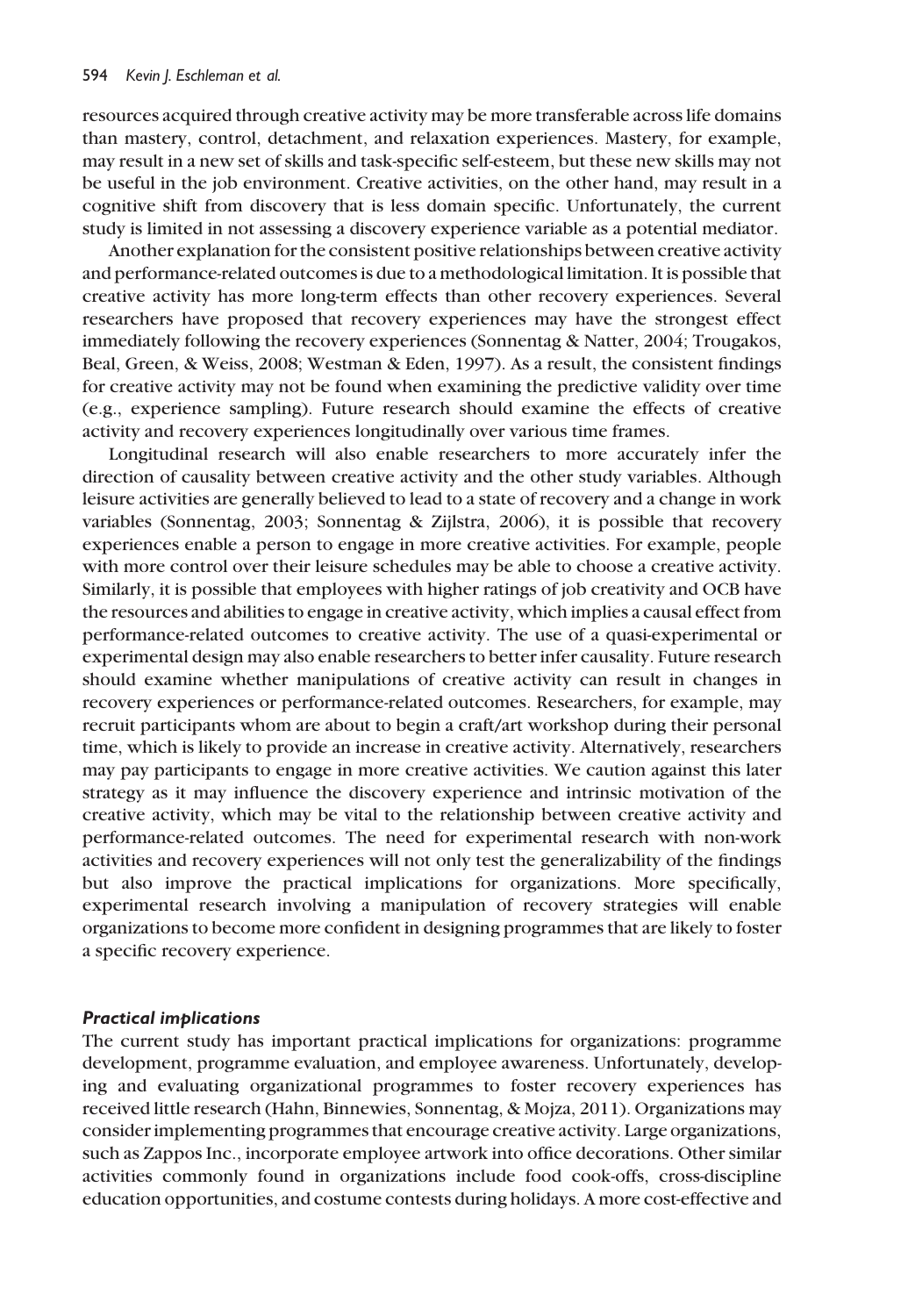less intrusive approach for organization is to inform employees that creative activity may help them recover from the workplace. Employees are unable to spend all of their personal time on activities that help them recover from work (Sonnentag, 2001) so greater awareness of the most beneficial activities is likely to be well received by employees. Increasing employee awareness also enables the organization to avoid directly interfering with their employees' private life.

#### Summary

Two studies on recovery experiences and performance-related outcomes were conducted using varying methodological approaches. Creative activity was found to be positively associated with mastery, control, and relaxation experiences. In addition, creative activity was consistently associated with performance-related outcomes. The processes underlying this relationship were examined by testing the mediating effects of recovery experiences. Creative activity had unique direct effects on job creativity and OCB-I after accounting for potential mediating effects of recovery experiences. Creative activity did not have unique direct effects on OCB-O, but did have indirect effects through recovery experiences (either mastery or control). These results indicate that the current recovery experience model does not account for all underlying experiences involved in creative activity.

#### **References**

- Akinola, M., & Mendes, W. B. (2008). The dark side of: Biological vulnerability and negative emotions lead to greater artistic creativity. Personality and Social Psychology Bulletin, 34, 1677–1686. doi:10.1177/0146167208323933
- Amabile, T. M. (1983). The social psychology of creativity: A componential conceptualization. Journal of Personality and Social Psychology, 45, 357–376. doi:10.1037/0022-3514.45.2.357
- Baer, J. (2012). Domain specificity and the limits of creativity theory. The Journal of Creative Behavior, 46, 16–29. doi:10.1002/jocb.002
- Beal, D. J., Weiss, H. M., Barros, E., & MacDermid, S. M. (2005). An episodic process model of affective influences on performance. Journal of Applied Psychology, 90, 1054–1068. doi:10.1037/0021-9010.90.6.1054
- Binnewies, C., Sonnentag, S., & Mojza, E. J. (2010). Recovery during the weekend and fluctuations in weekly job performance: A week-level study examining intra-individual relationships. Journal of Occupational and Organizational Psychology, 83, 419–441. doi:10.1348/ 096317909X418049
- Bowling, N. A., & Eschleman, K. J. (2010). Employee personality as a moderator of the relationships between work stressors and counterproductive work behavior. Journal of Occupational Health Psychology, 15, 91–103. doi:10.1037/a0017326
- Bruner, J. (1962). The conditions of creativity. In H. Gruber, G. Terrell & M. Wertheimer (Eds.), Contemporary approaches to creative thinking (pp. 1–30). New York, NY: Atherton Press.
- Byron, K., Khazanchi, S., & Nazarian, D. (2010). The relationship between stressors and creativity: A meta-analysis examining competing theoretical models. Journal of Applied Psychology, 95, 201–212. doi:10.1037/a0017868
- Campbell, J. P. (1990). Modeling the performance prediction problem in industrial and organizational psychology. In M. D. Dunnette & L. M. Hough (Eds.), Handbook of industrial and organizational psychology (2nd ed., Vol. 1, pp. 687–732). Palo Alto, CA: Consulting Psychologists Press.
- Csikszentmihalyi, M. (1997). Finding Flow: The Psychology of Engagement with Everyday Life. New York, NY: Basic Books.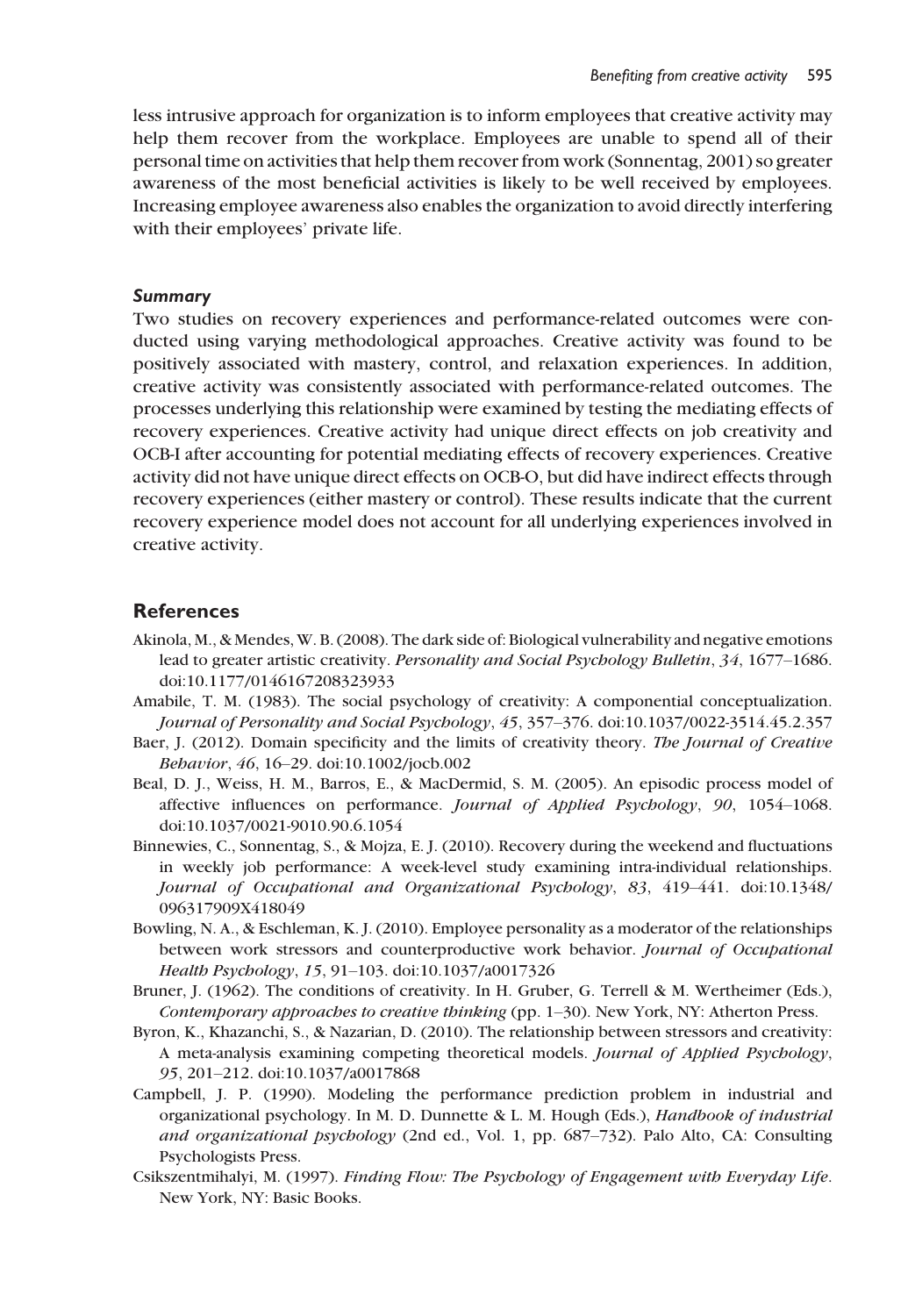- de Jonge, J., Spoor, E., Sonnentag, S., Dormann, C., & van den Tooren, M. (2012). 'Take a break?!' Off-job recovery, job demands, and job resources as predictors of health, active learning, and creativity. European Journal of Work and Organizational Psychology, 21, 321–348. doi:10.1080/1359432X.2011.576009
- Donnellan, M. B., Oswald, F. L., Baird, B. M., & Lucas, R. E. (2006). The mini-IPIP scales: Tiny-yet-effective measures of the Big Five factors of personality. Psychological Assessment, 18, 192–203. doi:10.1037/1040-3590.18.2.192
- Einstein, A. (1949). Autobiography. In P. Schilpp (Ed.), Albert Einstein: Philosopher-scientist. Evanston, IL: Library of Living Philosophers.
- Etzion, D., Eden, D., & Lapidot, Y. (1998). Relief from job stressors and burnout: Reserve service as a respite. Journal of Applied Psychology, 83, 577–585. doi:10.1037/0021-9010.83.4.577
- Feist, G. J. (1998). A meta-analysis of personality in scientific and artistic creativity. Personality and Social Psychology Review, 2, 290–309. doi:10.1207/s15327957/pspr0204\_5
- Frederickson, B. L. (2001). The role of positive emotions in positive psychology: The broaden-and-build theory of positive emotions. American Psychologist, 56, 218–226. doi:10.1037/0003-066X.56.3.218
- Fritz, C., & Sonnentag, S. (2005). Recovery, health, and job performance: Effects of weekend experiences. Journal of Occupational Health Psychology, 10, 187–199. doi:10.1037/ 1076-8998.10.3.187
- Fritz, C., & Sonnentag, S. (2006). Recovery, well-being, and performance-related outcomes: The role of workload and vacation experiences. Journal of Applied Psychology, 91, 936–945. doi:10.1037/0021-9010.91.4.936
- Fritz, C., Yankelevich, M., Zarubin, A., & Barger, P. (2010). Happy, healthy, and productive: The role of detachment from work during nonwork time. Journal of Applied Psychology, 95, 977–983. doi:10.1037/a0019462
- Golann, S. E. (1963). Psychological study of creativity. Psychological Bulletin, 60, 548–565. doi:10.1037/h0041573
- Grant, A. M. (2008). Does intrinsic motivation fuel the prosocial fire? Motivational synergy in predicting persistence, performance, and productivity. Journal of Applied Psychology, 93, 48–58. doi:10.1037/0021-9010.93.1.48
- Griffiths, S., & Corr, S. (2007). The use of creative activities with people with mental health problems: A survey of occupational therapists. The British Journal of Occupational Therapy, 70, 107–114.
- Grossman, P., Niemann, L., Schmidt, S., & Walach, H. (2004). Mindfulness-based stress reduction and health benefits. A meta-analysis. Journal of Psychosomatic Research, 57, 35–43. doi:10.1016/S0022-3999(03)00573-7
- Hahn, V. C., Binnewies, C., Sonnentag, S., & Mojza, E. J. (2011). Learning how to recover from job stress: Effects of a recovery training program on recovery, recovery-related self-efficacy, and well-being. Journal of Occupational Health Psychology, 16, 202–216. doi:10.1037/a0022169
- Hartig, T., Evans, G. W., Jamner, L. D., Davis, D. S., & Garling, T. (2003). Tracking restoration in natural and urban field settings. Journal of Environmental Psychology, 23, 109–123. doi:10.1016/S0272-4944(02)00109-3
- Haworth, C. L., & Levy, P. E. (2001). The importance of instrumentality beliefs in the prediction of organizational citizenship behaviors. Journal of Vocational Behavior, 59, 64–75. doi:10.1006/jvbe.2000.1784
- Hobfoll, S. E. (1989). Conservation of resources: A new attempt at conceptualizing stress. American Psychologist, 44, 513–524. doi:10.1037/0003-066X.44.3.513
- Hu, L. T., & Bentler, P. M. (1999). Cutoff criteria for fit indexes in covariance structure analysis: Conventional criteria versus new alternatives. Structural Equation Modeling: A Multidisciplinary Journal, 6, 1–55. doi:10.1080/10705519909540118
- Ivcevic, Z. (2007). Artistic and everyday creativity: An act-frequency approach. The Journal of Creative Behavior, 41, 271–290. doi:10.1002/j.2162-6057.2007.tb01074.x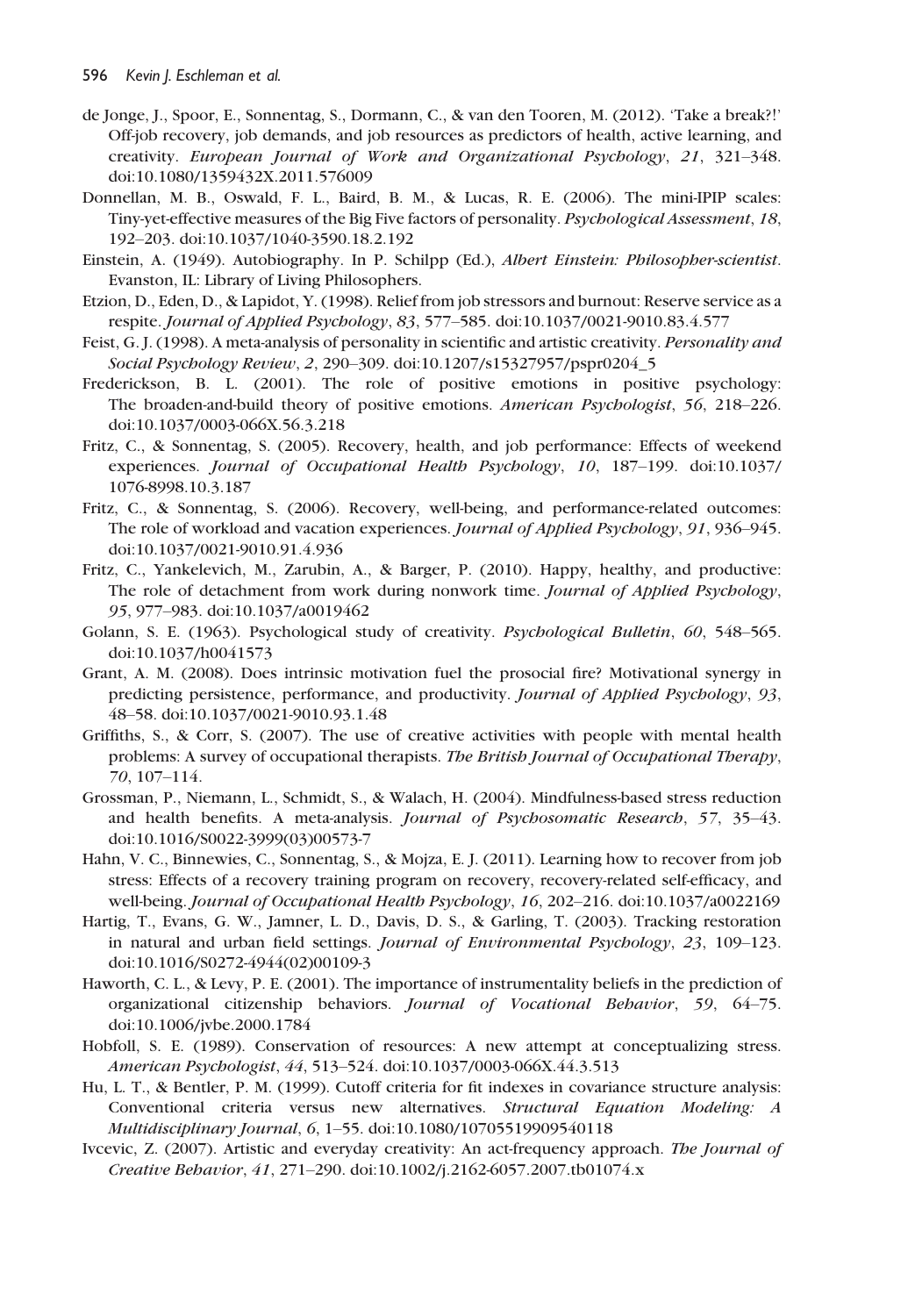- Judge, T., Ilies, R., & Scott, B. A. (2006). Work-family conflict and emotions: Effects at work and at home. Personnel Psychology, 59, 779–814. doi:10.1111/j.1744-6570.2006.00054.x
- Kaufman, J. C., & Baer, J. E. (2005). Creativity across domains: Faces of the muse. Mahwah, NJ: Lawrence Erlbaum.
- Koestler, A. (1964). The act of creation. New York, NY: Dell.
- Lazarus, R. S., & Folkman, S. (1984). Stress, appraisal, and coping. New York, NY: Springer.
- Lee, K., & Allen, N. J. (2002). Organizational citizenship behavior and workplace deviance: The role of affect and cognitions. Journal of Applied Psychology, 87, 131–142. doi:10.1037/0021-9010. 87.1.131
- Lounsbury, J. W., & Hoopes, L. L. (1986). A vacation from work: Changes in work and nonwork outcomes. Journal of Applied Psychology, 71, 392–401. doi:10.1037/0021-9010.71.3.392
- Mangos, P. M., Steele-Johnson, D., LaHuis, D., & White, III, E. D. (2007). A multiple-task measurement framework for assessing maximum-typical performance. Human Performance, 20, 241–258. doi:10.1080/08959280701333115
- Mayer, R. E. (1999). 22 Fifty years of creativity research. In R. J. Sternberg (Ed.), *Handbook of* creativity (pp. 449–460). New York, NY: Cambridge University Press.
- Meijman, T. F., & Mulder, G. (1998). Psychological aspects of workload. In P. J. D. Drenth, H. Thierry & C. J. de Wolff (Eds.), Handbook of work and organizational psychology (Vol. 2, pp. 5–33). Hove, UK: Psychology Press.
- Müllersdorf, M., & Ivarsson, A. B. (2012). Use of creative activities in occupational therapy practice in Sweden. Occupational Therapy International, 19, 127–134. doi:10.1002/oti.1327
- Murdock, M. C., & Ganim, R. M. (1993). Creativity and humor: Integration and incongruity. The Journal of Creative Behavior, 27, 57–70. doi:10.1002/j.2162-6057.1993.tb01387.x
- Organ, D. W., Podsakoff, P. M., & MacKenzie, S. B. (2006). Organizational citizenship behavior: Its nature, antecedents, and consequences. London, UK: Sage.
- Parkinson, P., & Totterdell, P. (1999). Classifying affect-regulation strategies. Cognition & Emotion, 13, 277–303. doi:10.1080/026999399379285
- Pelletier, C. L. (2004). The effect of music on decreasing arousal due to stress: A meta-analysis. Journal of Music Therapy, 41, 192–214. doi:10.1093/jmt/41.3.192
- Piccolo, R. F., & Colquitt, J. A. (2006). Transformational leadership and job behaviors: The mediating role of core job characteristics. Academy of Management Journal, 49, 327– 340. doi:10.5465/AMJ.2006.20786079
- Podsakoff, P. M., MacKenzie, S. B., Paine, J. B., & Bachrach, D. G. (2000). Organizational citizenship behaviors: A critical review of the theoretical and empirical literature and suggestions for future research. Journal of Management, 26, 513–563. doi:10.1177/014920630002600307
- Richards, R. (1990). Everyday creativity, eminent creativity, and health: 'Afterview'; for CRJ Issues on creativity and health. Creativity Research Journal, 3, 300–326. doi:10.1080/ 10400419009534363
- Rogers, C. R. (1963). The concept of the fully functioning person. Psychotherapy: Theory, Research & Practice, 1, 17–26. doi:10.1037/h0088567
- Runco, M. A., & Bahleda, M. D. (1986). Implicit theories of artistic, scientific and everyday creativity. The Journal of Creative Behavior, 20, 93–98. doi:10.1002/j.2162-6057.1986.tb00423.x
- Ryan, R. M., & Deci, E. L. (2000). Self-determination theory and the facilitation of intrinsic motivation, social development, and well-being. American Psychologist, 55, 68–78. doi:10.1037110003-066X.55.1.68
- Sanz-Vergel, A. I., Demerouti, E., Bakker, A. B., & Moreno-Jiménez, B. (2011). Daily detachment from work and home: The moderating effect of role salience. Human Relations, 64, 775–799. doi:10.1177/0018726710393368
- Sarnoff, D. P., & Cole, H. P. (1988). Creativity and personal growth. The Journal of Creative Behavior, 17, 95–102. doi:10.1002/j.2162-6057.1983.tb00979.x
- Shimazu, A., Sonnentag, S., Kubota, K., & Kawakami, N. (2012). Validation of the Japanese version of the Recovery Experience Questionnaire. Journal of Occupational Health, 54, 196–205. doi:10.1539/joh.11-0220-OA